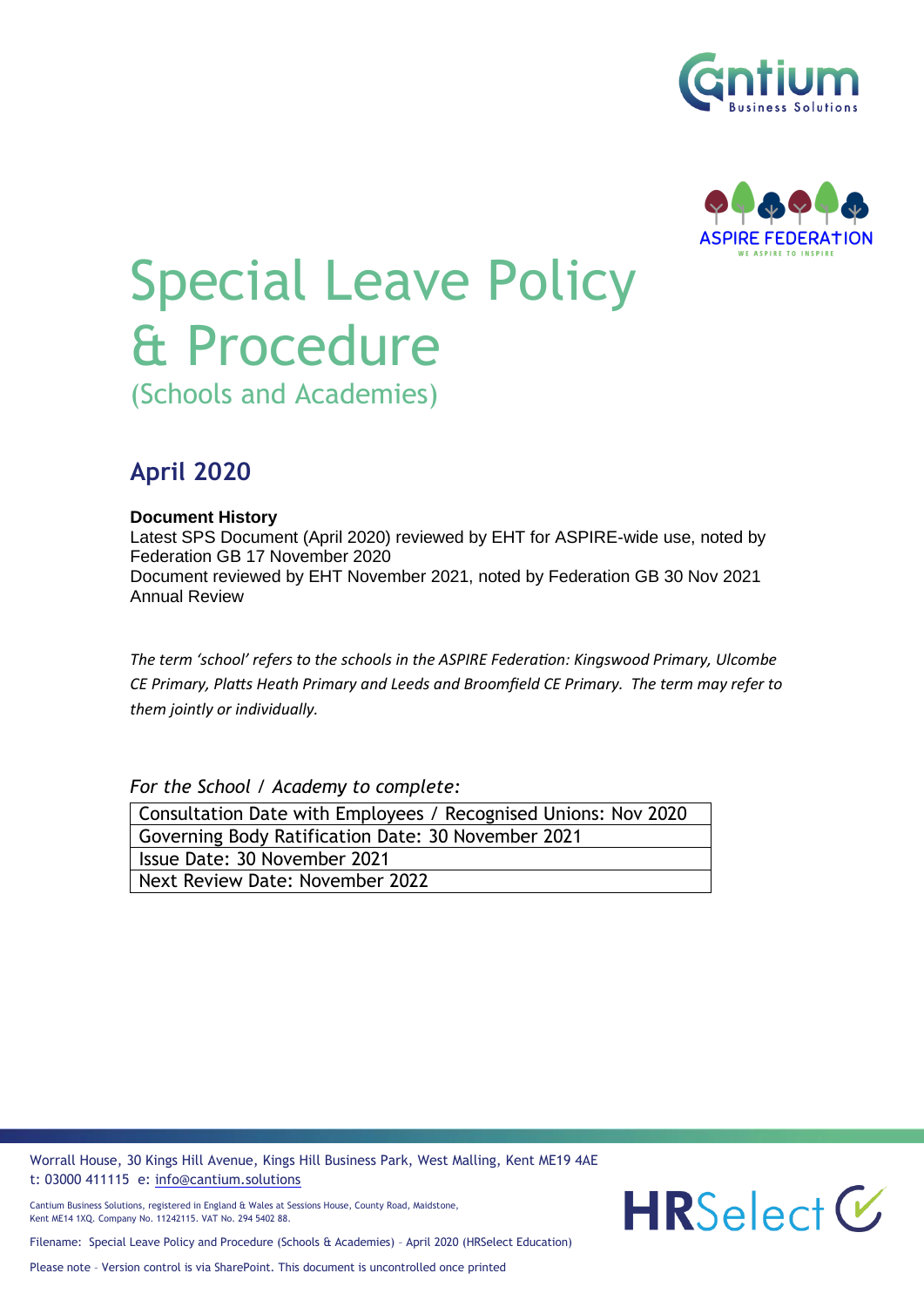

# **Contents**

| 8. Emergency Dependent Care Leave (formerly Emergency Time Off for           |
|------------------------------------------------------------------------------|
|                                                                              |
|                                                                              |
|                                                                              |
|                                                                              |
|                                                                              |
|                                                                              |
|                                                                              |
|                                                                              |
|                                                                              |
|                                                                              |
|                                                                              |
|                                                                              |
|                                                                              |
| 21. Adverse Weather Conditions & Unforeseen Disruption  27                   |
|                                                                              |
|                                                                              |
|                                                                              |
|                                                                              |
|                                                                              |
|                                                                              |
|                                                                              |
|                                                                              |
| Appendix C: Summary of Special Leave Entitlements in Kent Maintained Schools |
|                                                                              |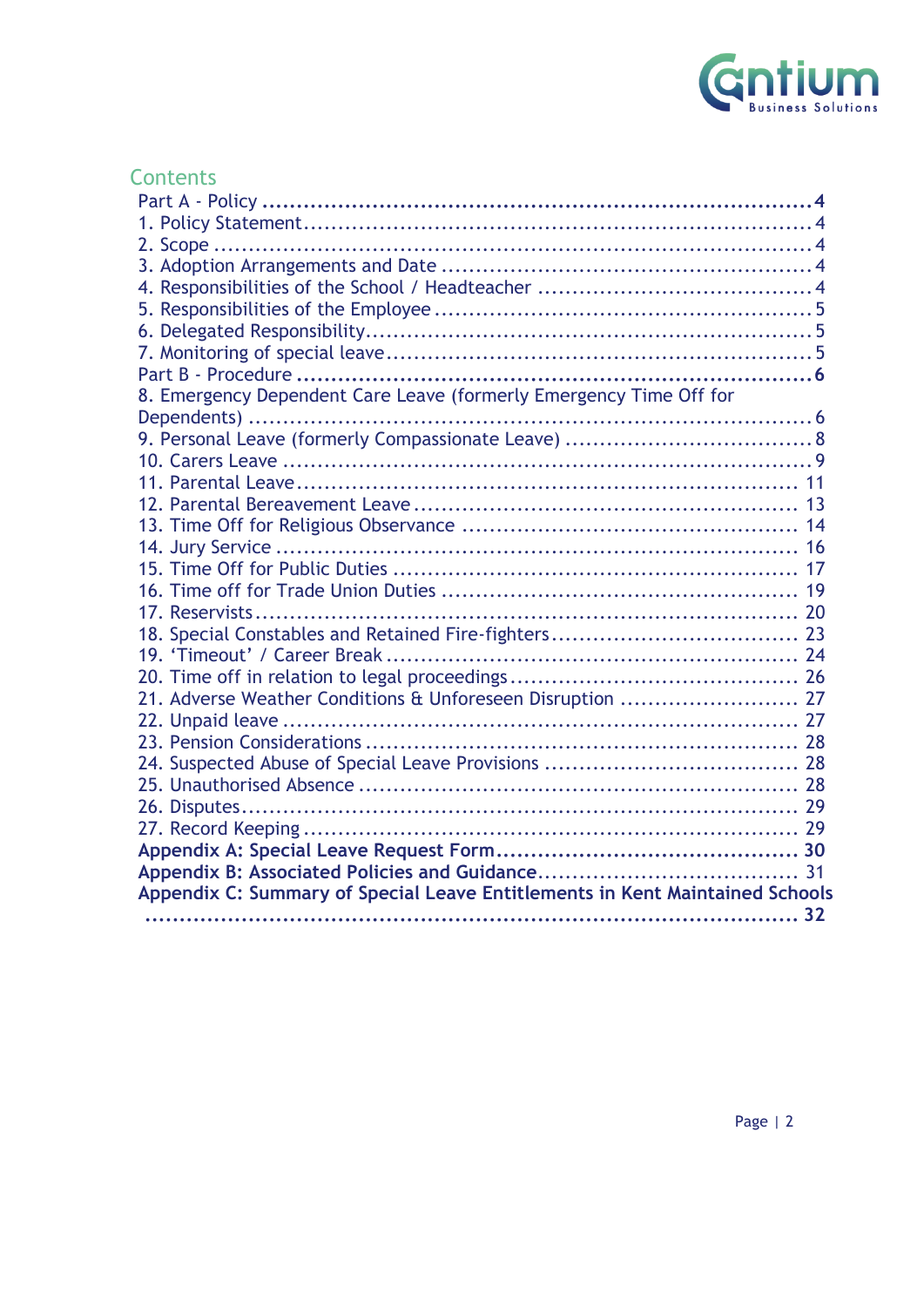

#### **Guidance Note:**

This policy has been developed by Cantium for use in all Schools and Academies.

#### **Kent Schools**

The Local Authority expects that all KCC Community and Voluntary Controlled Schools will use this document as the basis for their Special Leave Policy. This document is also strongly recommended for consideration for adoption by Foundation and Aided Schools.

This document has been shared with representatives of KCC's recognised trade union / professional associations for comment. Schools are advised to ensure staff and unions have the opportunity to comment on the proposed policy prior to the document being formally adopted by Governors.

#### **Academies and Schools Outside of Kent**

This policy and procedure may be adopted in its entirety or adapted for use by Academies and Schools / Academies outside of Kent.

Statutory / contractual obligations are highlighted within the policy. Areas where the Academy may determine their own approach or adopt varied provisions are also indicated.

The Schools' Personnel Service is able to advise and support Academies in developing their own policies.

Academies are strongly advised to ensure that there is sufficient opportunity for staff and their trade union / professional representatives to comment on the proposed code of conduct prior to the document formally being adopted by Governors.

*The document also contains Guidance Notes for Headteachers which the school may wish to remove from the final version of the document.*

*Note on terminology: reference to 'School' in this policy should be considered to include 'Academies' – Academies may wish to amend accordingly.*

| <b>Date</b> | <b>Revisions</b>                    |
|-------------|-------------------------------------|
| April 2020  | New Para 12 Parental Bereavement    |
|             | Leave and subsequent paragraphs re- |
|             | numbered. Appendix C.               |

## **Version Control**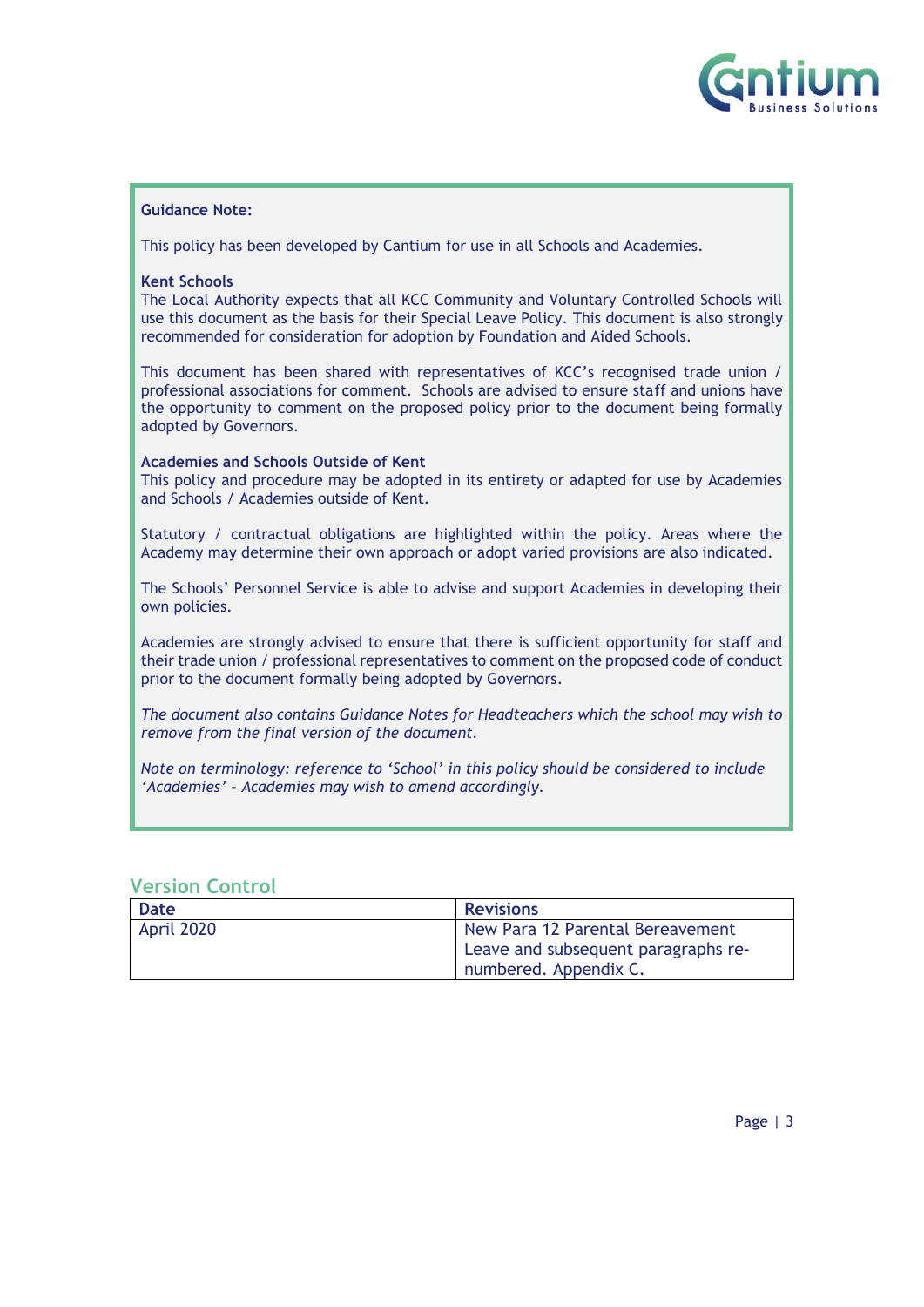

# <span id="page-3-0"></span>Part A - Policy

## <span id="page-3-1"></span>**1. Policy Statement**

The School recognises that at some stages during their working lives Employees may need to take time off to fulfill their personal commitments, including domestic and family responsibilities. The School also acknowledges that Employees have certain statutory rights in respect of time off work.

The School will give due consideration to requests made under these provisions and will endeavour to grant reasonable time off in so far as is practicable taking into account the needs of the school.

The School reserves the right to decline requests where this would have a detrimental impact on the operation of the School or cause undue disruption to other Employees.

This procedure explains:

- Employees' entitlement to leave and how this should be requested
- How the School will manage requests for leave in a fair and consistent manner.

It does not address absences for reasons of personal sickness or family related leave which are set out in other procedures. Please refer to Appendix 2 for details of other associated leave policies and guidance.

## <span id="page-3-2"></span>**2. Scope**

This Policy and Procedure applies to all Employees of XX School.

## <span id="page-3-3"></span>**3. Adoption Arrangements and Date**

This procedure was adopted by the ASPIRE Federation Governing Body 17 November 2020 and supersedes any previous Special Leave Policy and Procedure.

This policy / procedure will be reviewed by the Executive Headteacher annually or earlier if there is a need. This will involve consultation with the recognised unions where there are material changes.

## <span id="page-3-4"></span>**4. Responsibilities of the School / Headteacher**

• To consider requests for leave fairly and equitably in accordance with the provisions of this policy and procedure and discretions available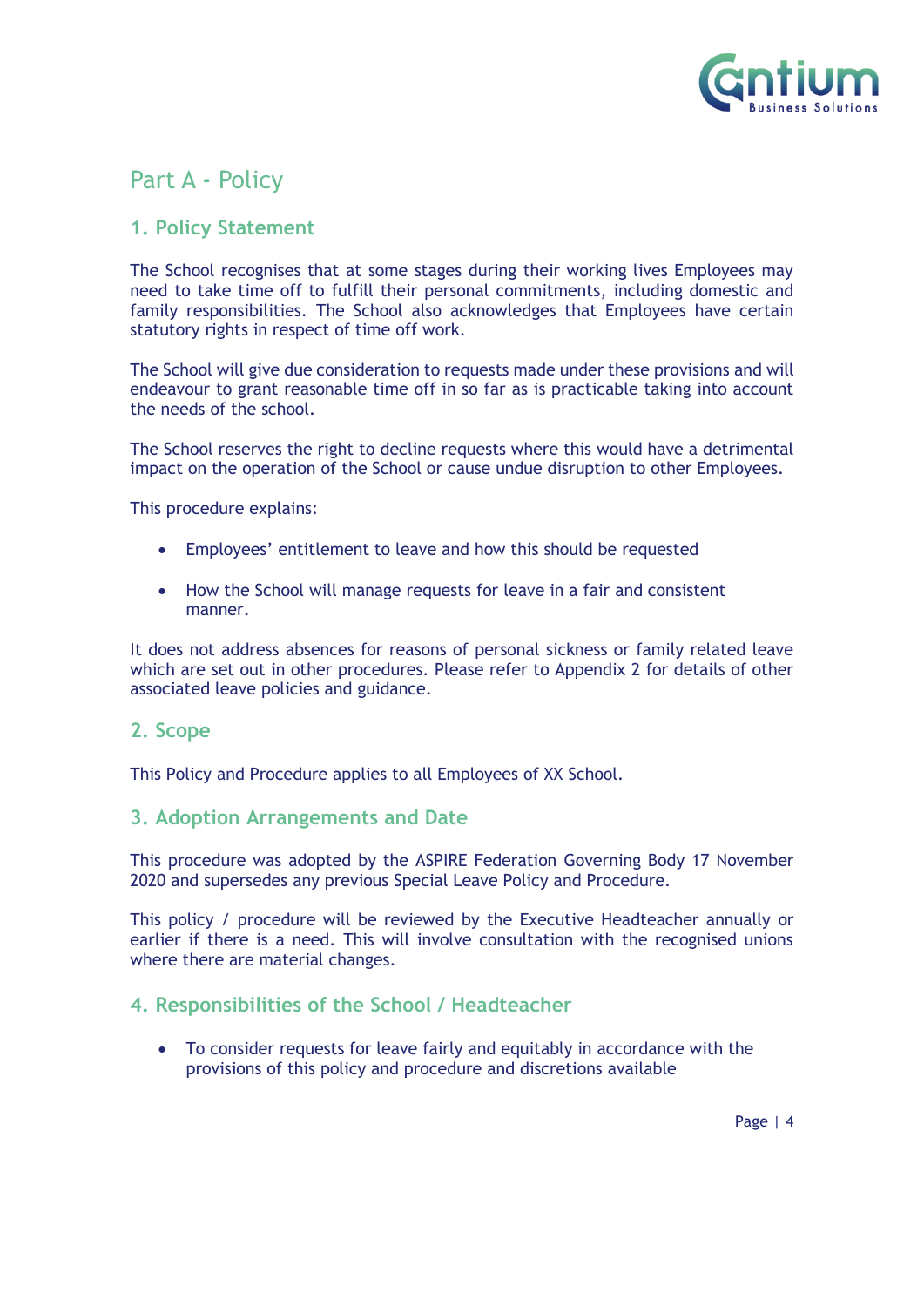

- To comply with any statutory provisions that may apply in relation to special leave
- To balance any requests for leave with the operational needs of the School; to ensure that granting an Employee leave does not have a detrimental impact on the school or cause undue disruption to other Employees.
- To monitor leave requested / taken under the special leave provisions and discuss any concerns with the employee regarding the frequency and duration of time taken.

## <span id="page-4-0"></span>**5. Responsibilities of the Employee**

- To make any request for leave in accordance with the provisions and timescales set out in this policy and procedure
- To take leave only for the specific purpose for which it is requested.
- To make the School aware should they undertake public duties or other commitments outside of the workplace for which they may be entitled to request leave

## <span id="page-4-1"></span>**6. Delegated Responsibility**

The management of special leave may be delegated to staff other than the Headteacher. References to the role of the Headteacher in the policy and procedure include his / her nominee.

## **Guidance Note:**  Where authority for managing special leave has been delegated – the school may wish to specify the arrangements here.

## <span id="page-4-2"></span>**7. Monitoring of special leave**

<span id="page-4-3"></span>In order to manage special leave effectively the School will record, monitor, and review requests and leave granted, on an individual and whole School basis.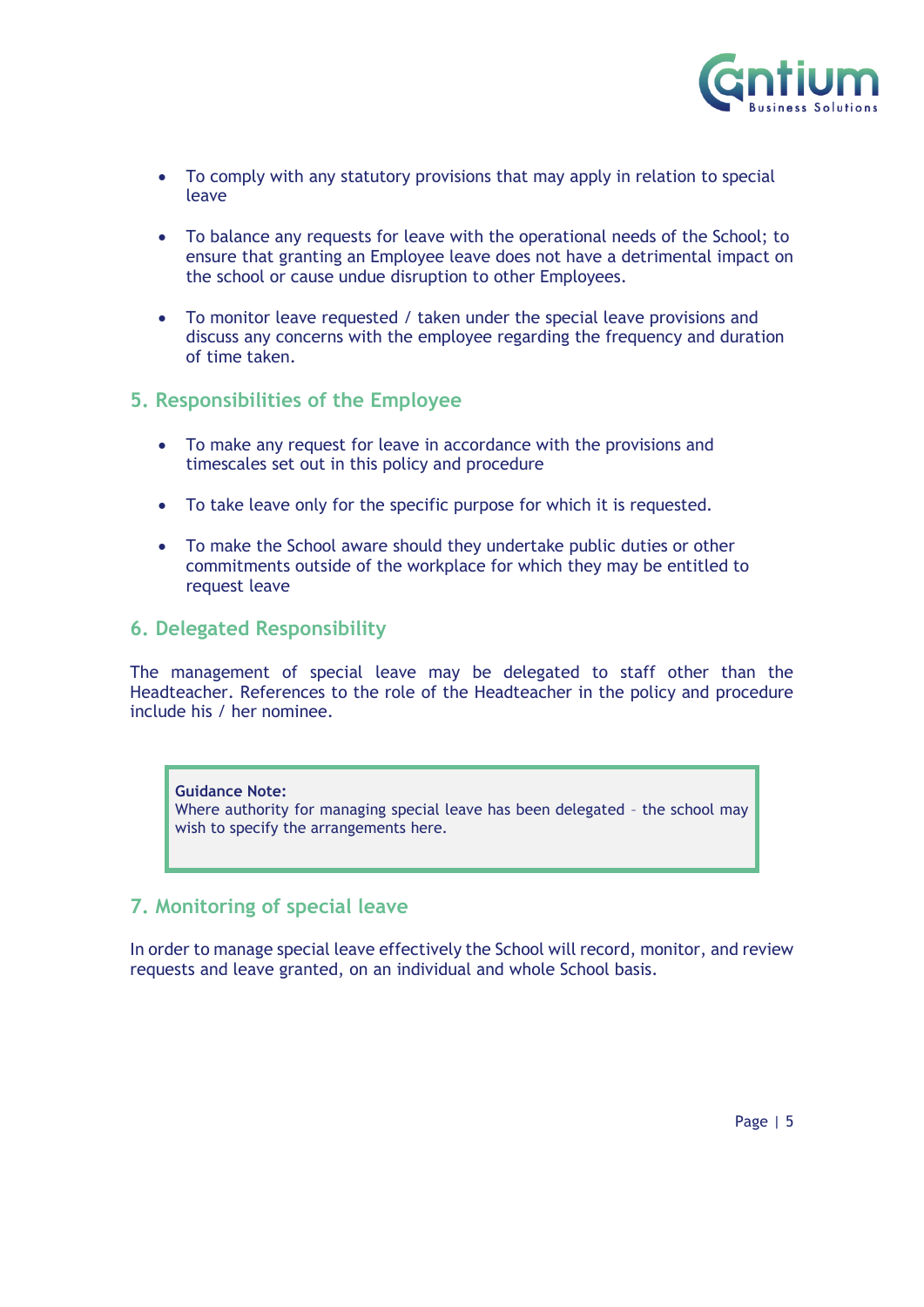

# Part B - Procedure

## <span id="page-5-0"></span>**8. Emergency Dependent Care Leave (formerly Emergency Time Off for Dependents)**

#### **Guidance Note:**

All Employers have a legal obligation to grant reasonable unpaid time off to allow Employees to deal with an emergency situation concerning a dependent. What constitutes 'reasonable' is not defined in law and may vary depending on the circumstances.

Sufficient time should be granted to allow the Employee to deal with the immediate emergency and make alternative arrangements. Often a few hours may be sufficient. Generally, no more than 1 or 2 days would be granted on each occasion.

It should be noted that Schools have discretion to make payment for time off under this provision should they wish.

#### **Entitlement**

The School has a statutory obligation to grant Employees a reasonable period of unpaid time off work to deal with unforeseen or emergency situations involving a dependent who relies upon the Employee for assistance.

A dependent is defined as the Employee's spouse, civil partner, child or parent, and any person who lives at the same house as the Employee (other than as a lodger, tenant, boarder or Employee) or who would reasonably rely on the Employee for assistance or arrangements for care in the event of illness or injury. This may also include step children.

Circumstances, in which time off may be permitted include but are not limited to:

- Providing assistance if a dependent falls ill, is injured or assaulted or is unexpectedly taken into hospital
- Making arrangements for the care of a dependent who is ill or injured
- If a child is involved in a serious incident at the School or during School hours
- Dealing with an unexpected breakdown / disruption in the usual arrangements for the care of a dependent
- Taking action that is necessary following the of the death of a dependent.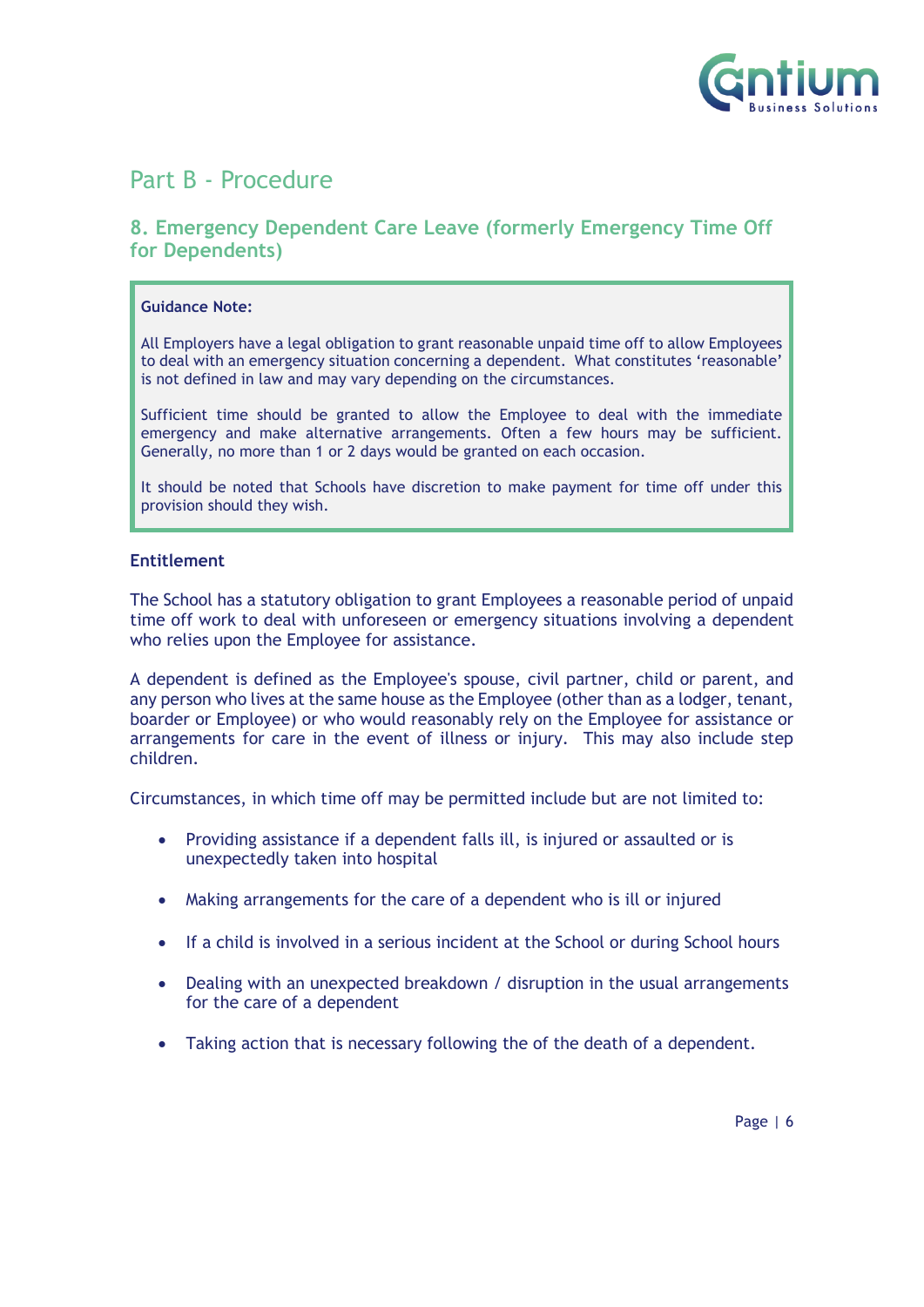

Each request will be considered on a case by case basis. As a guide the time off should be sufficient to enable the Employee to deal with the immediate situation and make any necessary longer

term arrangements. In most cases a day or two will be sufficient to deal with the immediate circumstances.

All such time off will be unpaid.

Time off for non dependents is not covered by this provision

#### **Eligibility**

All Employees, regardless of their length of service, are entitled to request reasonable time off under this provision.

#### **Requesting Leave**

All requests should be submitted to the Headteacher for consideration, on behalf of the governing body.

The School recognises that it may not always be possible for the Employee to notify the Headteacher of the need to take emergency time off in advance, however the Employee should inform the Headteacher of the need to take time off as soon as reasonably practicable.

The Employee should advise the Headteacher of the reason for the absence and how long they expect to be absent. Where an absence lasts more than one day the Employee should make contact with the Headteacher each day if other arrangements were not agreed on the first day of absence.

There is no limit to the number of occasions such time off will be granted – however the School will monitor absences and may address this with Employees where the number or duration of such absences are causing concern.

The Headteacher reserves the right to refuse time off where Employees could reasonably be expected make alternative arrangements or contingency plans for the situation in advance – e.g. to care for their child during the pre planned closure of their school

The School may also direct the Employee to other more appropriate types of leave which may be requested given the circumstances.

The decision of the Headteacher is final and there is no right of appeal.

Emergency Dependent Care Leave should be recorded separately to any other leave which may be taken.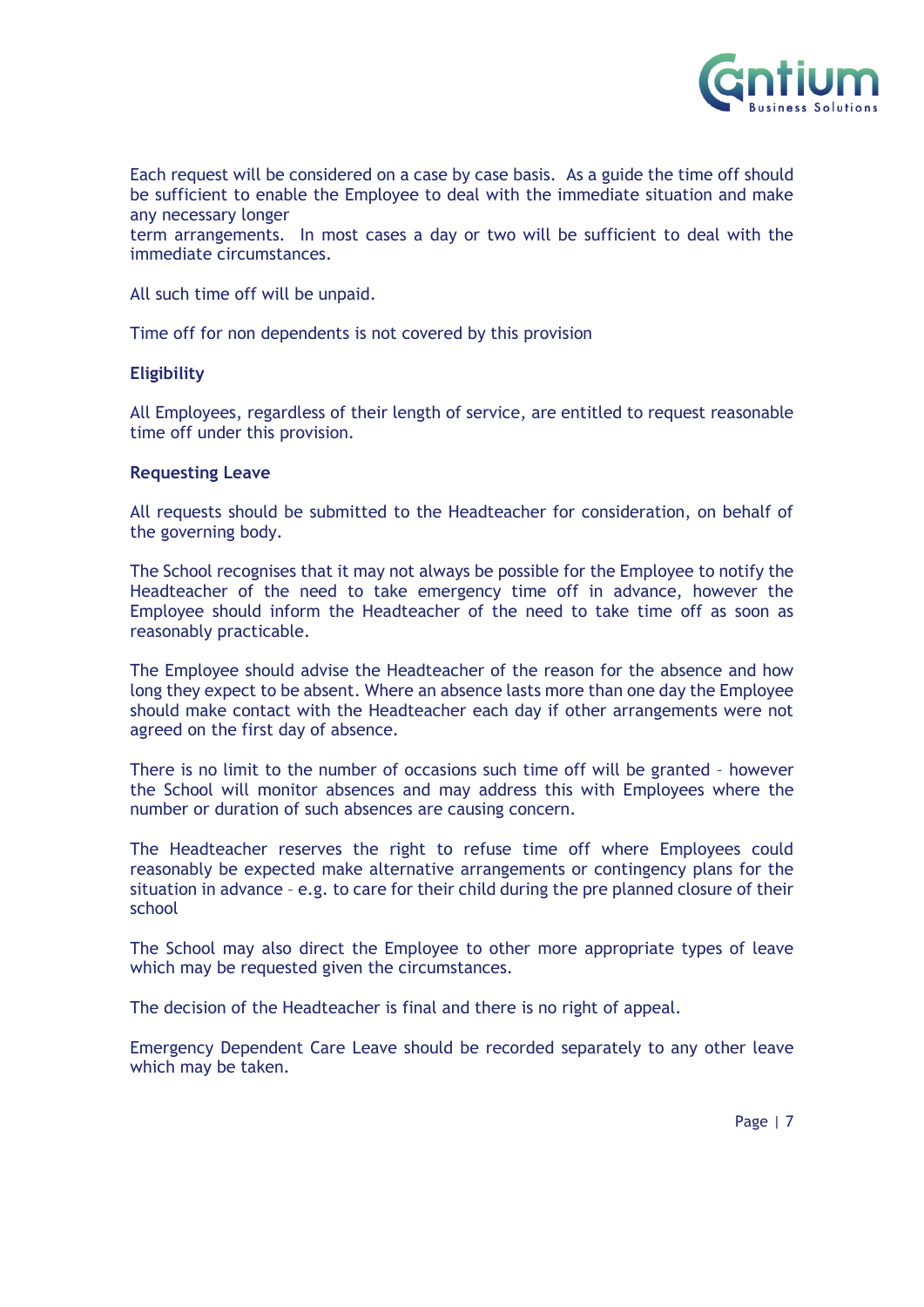

## <span id="page-7-0"></span>**9. Personal Leave (formerly Compassionate Leave)**

#### **Guidance Note:**

There is no statutory right to personal or compassionate leave – although paid leave is widely considered as best practice in such circumstances.

This document refers to personal leave in line with the provisions set out in Kent Scheme Conditions of Service for support staff. Comparable provisions are recommended for Teaching staff.

Academies, which do not follow Kent Scheme Conditions of Service may wish to determine their own Personal Leave arrangements.

Personal or compassionate leave may be granted at the discretion of the Headteacher on behalf of the governing body to allow an Employee to attend to urgent or unforeseen personal circumstances.

The school may need to undertake reasonable and sensitive enquiries into the situation when considering requests.

#### **Entitlement**

Up to 10 working days paid leave may be granted in any one academic year.

Entitlement is calculated on a pro rata basis for part time staff.

Additional unpaid personal / compassionate leave may be granted in exceptional circumstances.

Circumstances in which leave may be granted include:

- Death of a member of the Employee's immediate family and attendance at the funeral.
- Injury or critical illness of an immediate family member.

Immediate family is defined as the Employee's spouse, civil partner, partner, parent, child, stepchild, sibling, grandparent or in-law. Careful consideration will also be given to requests for time off relating to other people outside an Employee's immediate family.

#### **Eligibility**

All Employees, regardless of their length of service are entitled to request compassionate leave.

Page | 8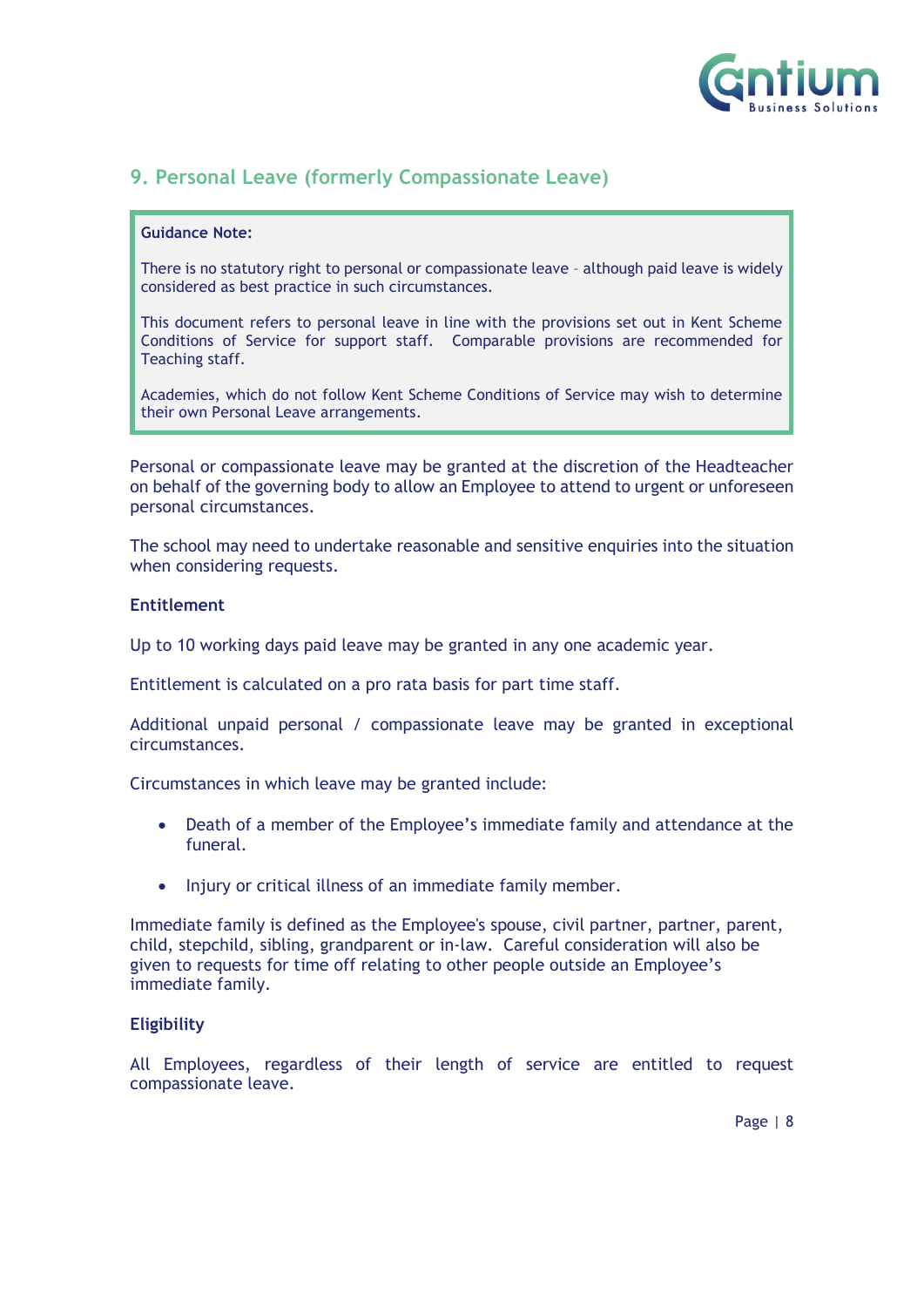

#### **Requesting Leave**

All requests should be submitted to the Headteacher for consideration, on behalf of the governing body.

The School recognises that it may not always be possible for the Employee to notify the Headteacher of the need to take compassionate leave in advance. The Employee should inform the Headteacher of the need to take compassionate leave as soon as reasonably practicable. The Employee should advise the Headteacher of the reason for the absence and how long they will need to take leave and whether they are requesting paid or unpaid leave.

Requests will be viewed sympathetically, and each considered on a case by case basis.

The decision of the Headteacher is final and there is no right of appeal.

The outcome of the request and any arrangements for payment will be confirmed in writing by the School.

This provision is in addition to any statutory entitlement for emergency time off for dependents.

In certain circumstances it may be appropriate to grant a combination of Personal Leave and Emergency Dependent Care Leave.

Personal Leave should be recorded separately to any other leave which may be taken.

## <span id="page-8-0"></span>**10. Carers Leave**

#### **Guidance Note:**

There is no statutory right to Carers Leave.

This provision applies to support staff employed on Kent Scheme Conditions of Service. Schools may, at their discretion, extend this provision to staff employed on Teaching terms. Comparable principles are recommended where this provision is extended to other staff groups.

Academies, which do not follow Kent Scheme Conditions of Service may wish to determine their own Carers Leave arrangements.

It's expected that, for the most part, flexible working arrangements will allow Employee's to balance their caring commitments and work. However, there may be occasions, where, on a short-term basis, Employees may require time off to meet their caring commitments. In this situation an Employee may request to take Carers Leave.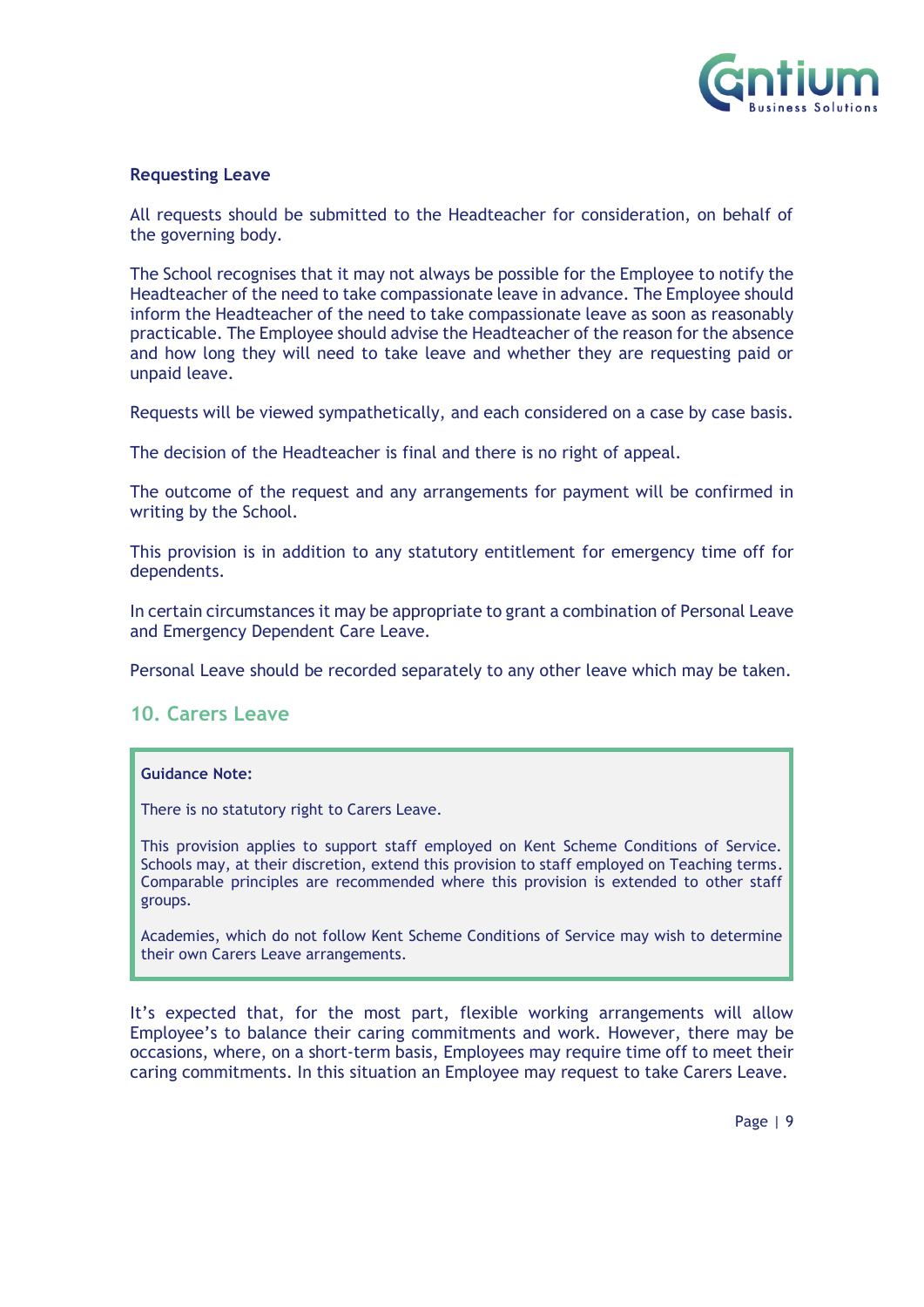

## **Entitlement**

Up to 5 days of Personal Leave can be requested to be taken as Carers Leave in any one academic year.

Entitlement is calculated on a pro rata basis for part time staff.

Circumstances in which Carers Leave may be granted includes:

- Providing care to a relative after a planned operation or accident
- Taking a relative to a hospital appointment.

#### **Eligibility**

This provision applies to Employees on Kent Scheme terms and conditions.

To be eligible the Employee should:

• Provide unpaid care or support to an ill, frail, elderly or disabled partner, child, relative or friend on an ongoing basis.

#### **Requesting Leave**

All requests should be submitted to the Headteacher for consideration, on behalf of the governing body.

To ensure the School are fully aware of individual circumstances, an Employee should, wherever possible, discuss their anticipated caring needs in advance with their Headteacher.

In order to consider the request, the Employee will be required to provide the Headteacher with information regarding the nature of their caring commitments. This discussion will allow the Headteacher to explore the most appropriate way to support the Employee in fulfilling their responsibilities whilst ensuring service delivery is maintained. A written record will be made of the agreed Carers Support Plan.

Generally, Carers Leave is taken in whole days, however smaller periods of leave may be agreed at the discretion of the Headteacher.

The Employee should inform the Headteacher of the specific days / times they wish to request Carers Leave as soon as reasonably practicable. The Employee should advise the Headteacher of the reason for the absence and how long they will need to take. Requests will be viewed sympathetically and considered on a case by case basis.

The decision of the Headteacher is final and there is no right of appeal.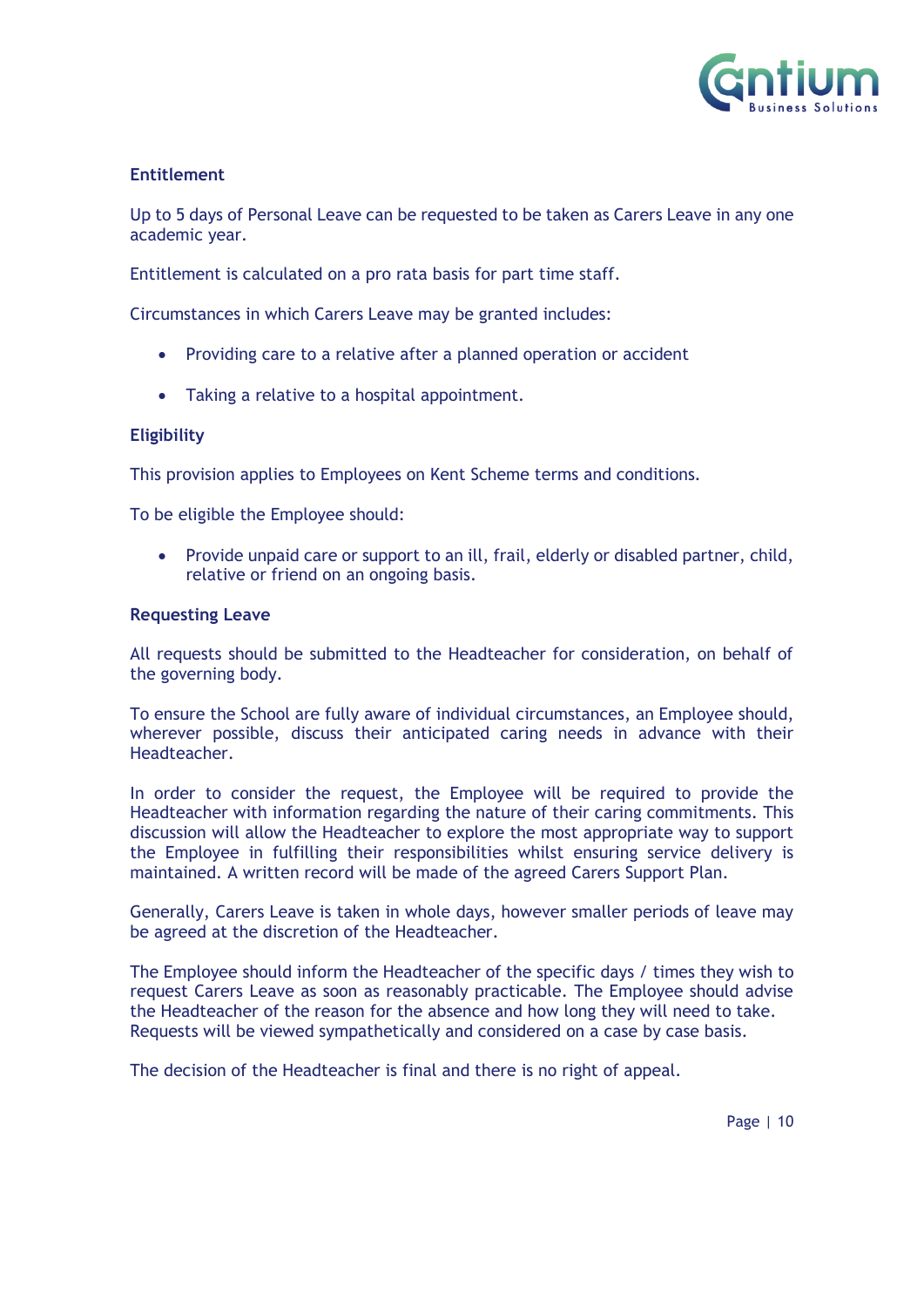

The outcome of the request and any arrangements for payment will be confirmed in writing by the School.

This provision is in addition to any Emergency Dependent Carer Leave which may be requested or flexible working arrangements which may be agreed.

Carers Leave should be recorded separately to any other leave which may be taken.

## <span id="page-10-0"></span>**11. Parental Leave**

#### **Guidance Note:**

This is a Statutory Right under the Employment Relations Act 1999. Statutory parental leave is unpaid – however employers have discretion to enhance these terms.

Employees with parental responsibilities have a statutory entitlement to request parental leave specifically to take care of the welfare of their child.

#### **Entitlement**

Qualifying Employees may take up to a total of 18 weeks leave for in respect of each child.

This entitlement is calculated on a pro rata basis for part time Employees.

All parental leave will be unpaid.

Leave may be taken in periods of no less than 1 week up to a maximum of 4 weeks in any 12 month period. Where a child is disabled periods of less than 1 week may be agreed.

Each 12 month period commences on the anniversary of the date an Employee first became entitled to parental leave in respect of the child in question.

Both parents each have an entitlement to parental leave – however this cannot be transferred between parents.

#### **Eligibility**

To qualify for parental leave:

• Employees must have completed at least one year's continuous service

and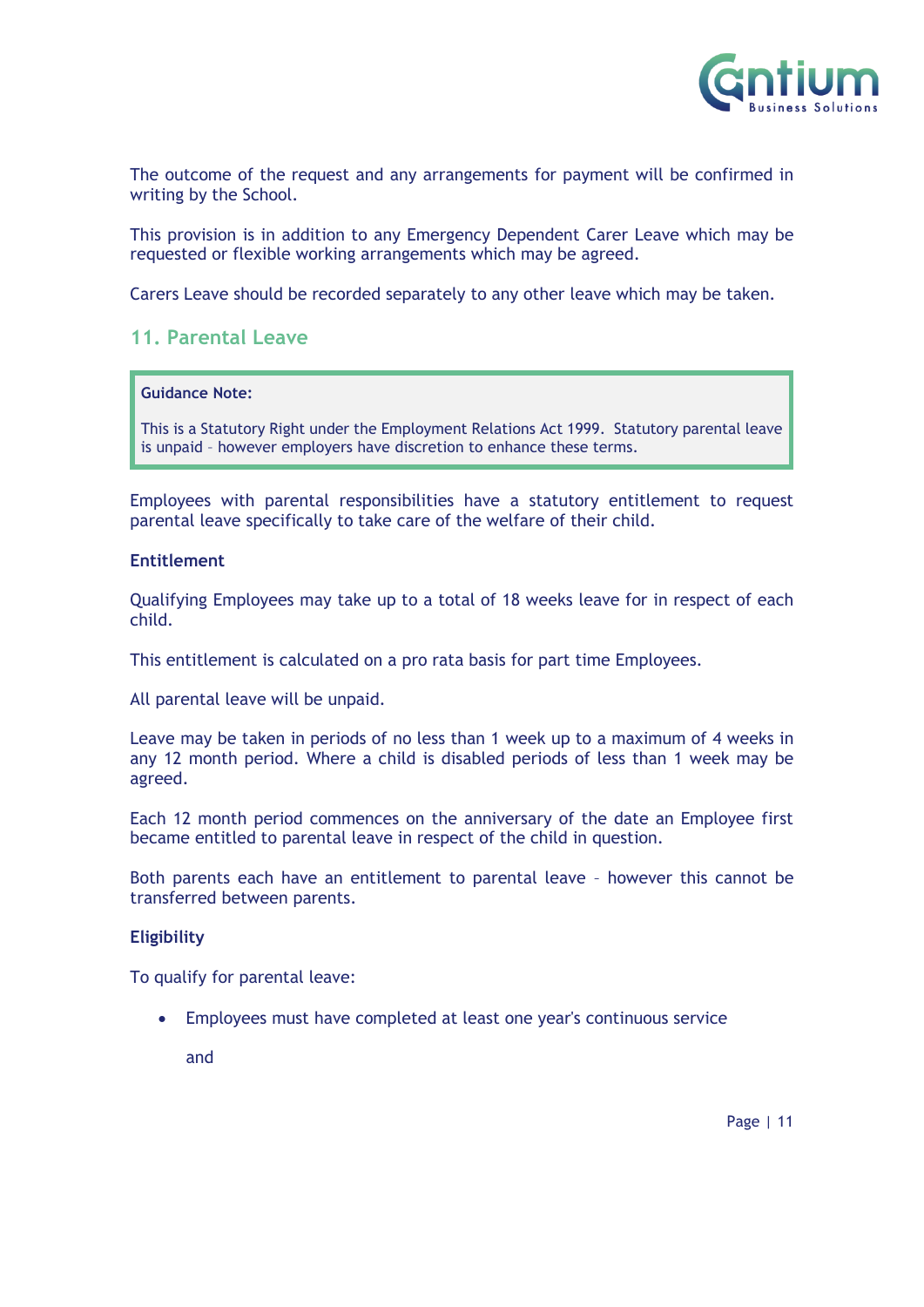

• Be the parent or adoptive parent of a child who is under 18 years of age.

The Employee may be asked to complete an application / declaration form to formally confirm their eligibility for parental leave.

#### **Requesting Leave**

All requests should be submitted to the Headteacher for consideration, on behalf of the governing body.

Requests for parental leave should be made in writing to the Headteacher no later than 21 days before the intended start date. When requesting leave the Employee should specify the duration and intended return date.

To request parental leave immediately after the birth or adoption or a child Employees should submit their application no later than 21 days before the beginning of the expected week of confinement or placement, or as soon as practicable if the child is born prematurely.

The School may ask the Employee to evidence their relationship with the child for whom leave is requested by providing birth or adoption certificates, as appropriate.

The outcome of the request will be confirmed in writing by the Headteacher within 7 working days of the request being made.

The decision of the Headteacher is final and there is no right of appeal.

The School will keep a record of the amount of leave taken in order to maintain an accurate account of the Employee's entitlement.

#### **Postponement of leave**

Each request for parental leave will be considered on a case by case basis.

The School may ask an Employee to postpone a period of parental leave if their absence would be detrimental to the operation of the School. Such a postponement may be extended by up to 6 months.

In instances where a request for leave is made immediately following the birth or adoption no postponement is permissible.

Where a request cannot be accepted – the School will discuss the reasons for this and suitable alternative dates with the Employee. The School will notify the Employee of the outcome in writing within 7 working days of the original request setting out the reasons why a postponement is necessary and suitable alternative dates.

#### **Changing Employers**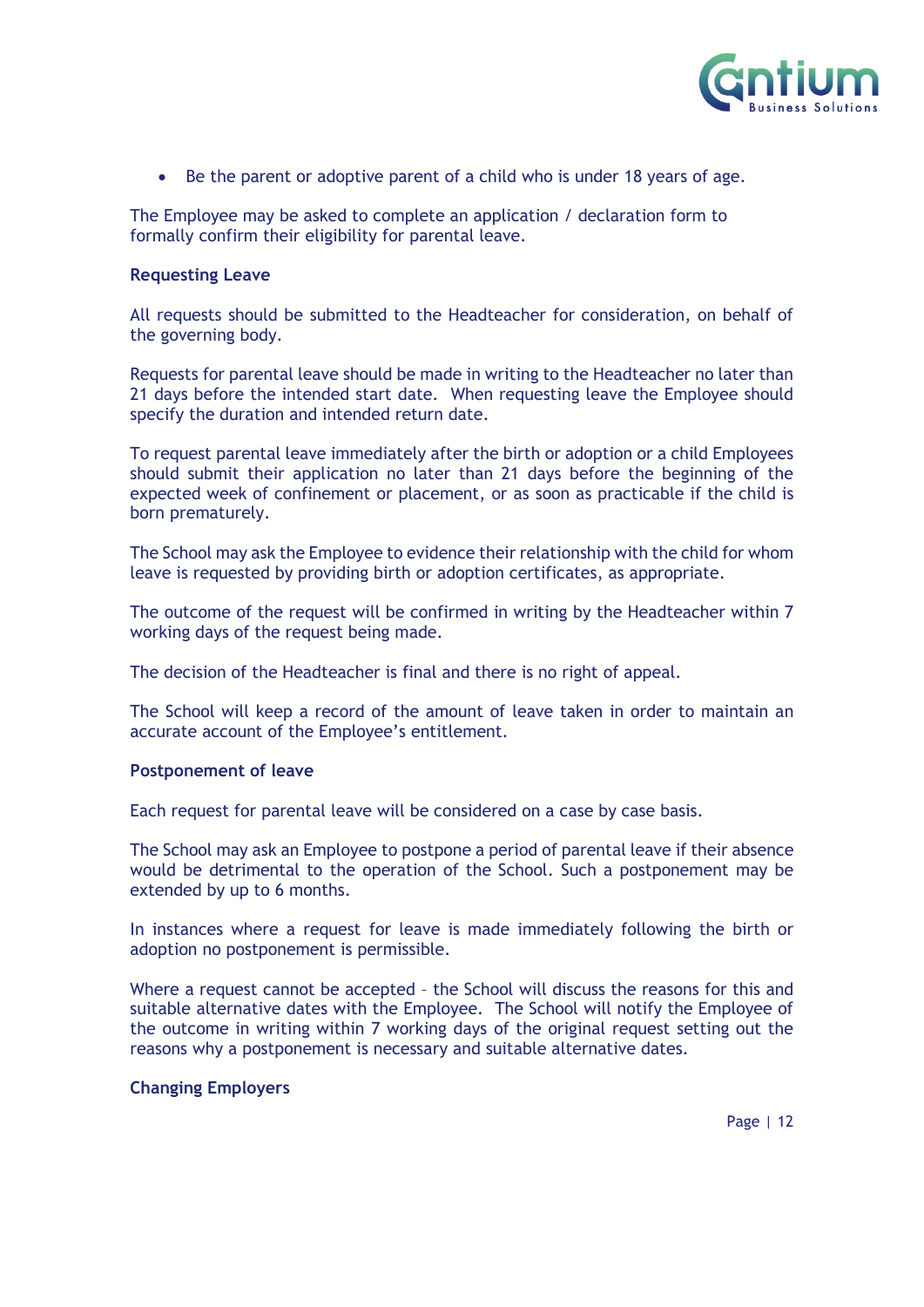

Employees who change Employers during the period in which they are eligible to take parental leave may transfer any unused leave to their new Employer. Such leave may not be taken until the Employee has been employed by the new Employer for 12 months.

The School reserves the right to contact previous Employers to verify the amount of unused entitlement an Employee has.

#### **Conditions of employment during periods of parental leave**

During a period of parental leave – the Employee will remain employed although pay will be suspended.

The Employee will have the right to return to the same role as before their period of parental leave.

## <span id="page-12-0"></span>**12. Parental Bereavement Leave**

#### **Guidance Note:**

From 6th April 2020 there is a statutory obligation to grant paid parental bereavement leave to all Employees following the death of a child. Statutory Parental Bereavement Pay should be given where an Employee has at least 26 weeks continuous service and has earnt in excess of the Lower Earnings Limit in the 8 weeks prior to the week before the bereavement occurs.

KCC offers the following enhanced parental bereavement provisions for Employees on Kent Scheme Conditions of Service

- paying employees at their normal contractual pay during their period of leave regardless of their length of service and.
- Allowing leave to be taken in smaller periods of a few days or individual days equaling no more than 10 working days in total

Kent Community and Controlled Schools are strongly advised to offer these enhanced provisions. Kent Foundation and Voluntary Aided Schools are also encouraged to offer enhanced arrangements.

Schools are strongly encouraged to extend these enhanced provisions to Teachers.

Academies may choose to offer Employees provisions which exceed the statutory requirements. Any local enhancements should be reflected in this policy.

Employees may request a period of parental bereavement leave in the event of the loss of a child under the age of 18 or in the event of stillbirth after 24 weeks of pregnancy.

**Entitlement**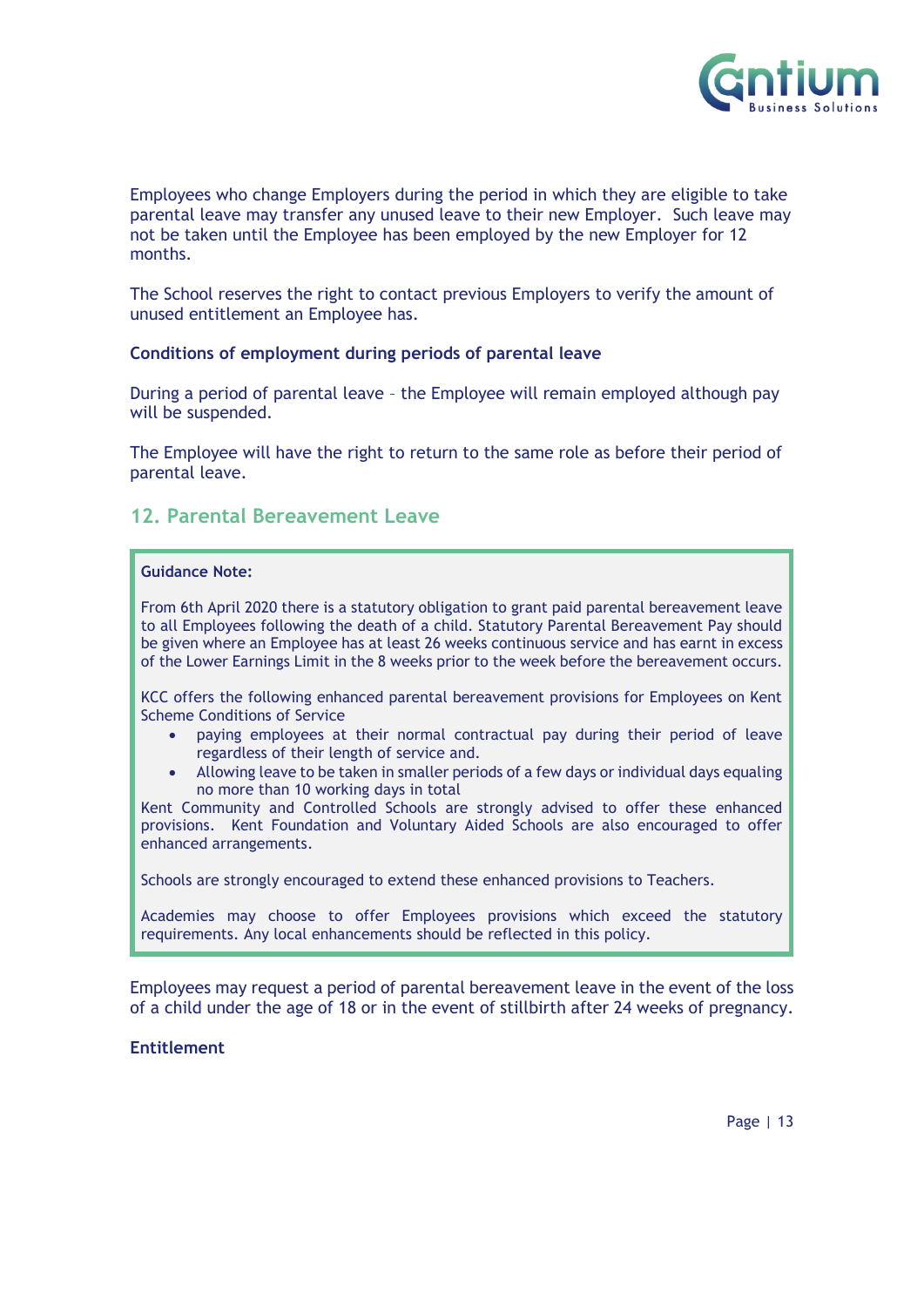

Regardless of an Employee's length of service up to 2 calendar weeks leave will be granted. This leave may be taken as a single block or 2 separate weeks.

Bereavement leave may be taken within 56 weeks from the date of the bereavement.

Statutory Parental Bereavement pay will be paid to qualifying Employees with more than 26 weeks continuous service with the School. Employees who do not qualify for statutory parental Bereavement pay will be entitled to unpaid leave.

## *In the case of Kent Community and Controlled Schools*

Employees on Kent Scheme Conditions of Service will receive their normal contractual pay during any period of Parental Bereavement Leave, regardless of their length of service. They may also take leave in periods of single day or a few days providing the total number of days leave does not exceed 10 working days (pro rata for part time staff).

## **Eligibility**

Employees are eligible for parental bereavement leave where they are the legal parent parent or in circumstances where they are the primary carer and have a parental relationship with the child. This includes acting as legal guardian, foster parent, kinship carer or where a court order is in place giving the Employee legal responsibility for the care of a child.

#### **Requesting Leave**

In view of the nature of this type of leave it is recognised that requests are likely to be made with little or no notice where leave it to be taken very soon after the date of bereavement. However, Employees are required to notify the Headteacher that they are exercising their entitlement to take parental bereavement leave as soon as is practicable.

Where leave is taken more than 56 days after the date of bereavement, Employees are required to give 1 weeks' notice of their intention to take leave.

The right to request Parental Bereavement Leave is in addition to any period of Personal (Compassionate) Leave which may be granted, or period of maternity or family leave they may be entitled to.

## <span id="page-13-0"></span>**13. Time Off for Religious Observance**

**Guidance Note:**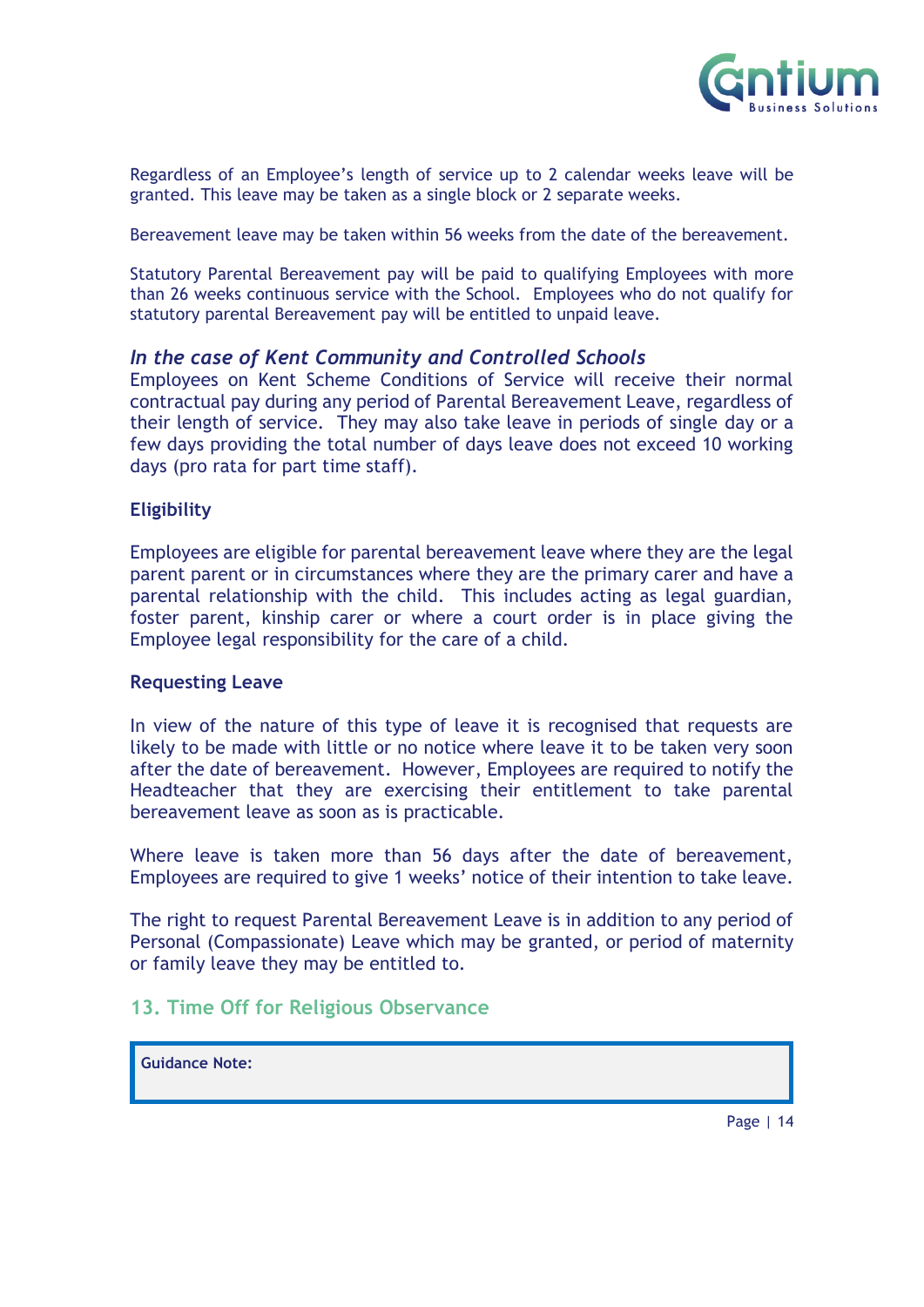

There is no statutory obligation for an employer to grant time off for religious observance however. Employers who refuse requests could leave themselves open to a challenge of discrimination under the Equality Act 2010.

There is no obligation to pay an Employee whilst taking such leave – however Employers have discretion to enhance these terms.

The School recognises that there may be occasions where Employees may wish to request time off during their usual working hours for religious / cultural observance.

#### **Entitlement**

The School will endeavour to grant reasonable time off in so far as practicable taking into account the needs of the school. The School reserves the right to decline requests where this would have a detrimental impact on the operation of the School or cause undue disruption to other Employees.

#### **Eligibility**

All Employees, regardless of their length of service, are entitled to request time off under this provision.

All Employees, whatever their religion or belief, will be treated equally in respect of requests for time off for religious observance or requests for alterations to their working patterns for religious reasons.

Employees who are contracted on a term time only basis and who therefore have no entitlement to take annual leave should request unpaid leave where they wish to take time off for this purpose.

Support staff Employees who are contracted on an all year round basis should request annual leave should they wish to take time off for this purpose. Where annual leave has been exhausted, unpaid leave may be requested. Priority consideration will be given to Employees requesting annual leave for the purpose of religious observance.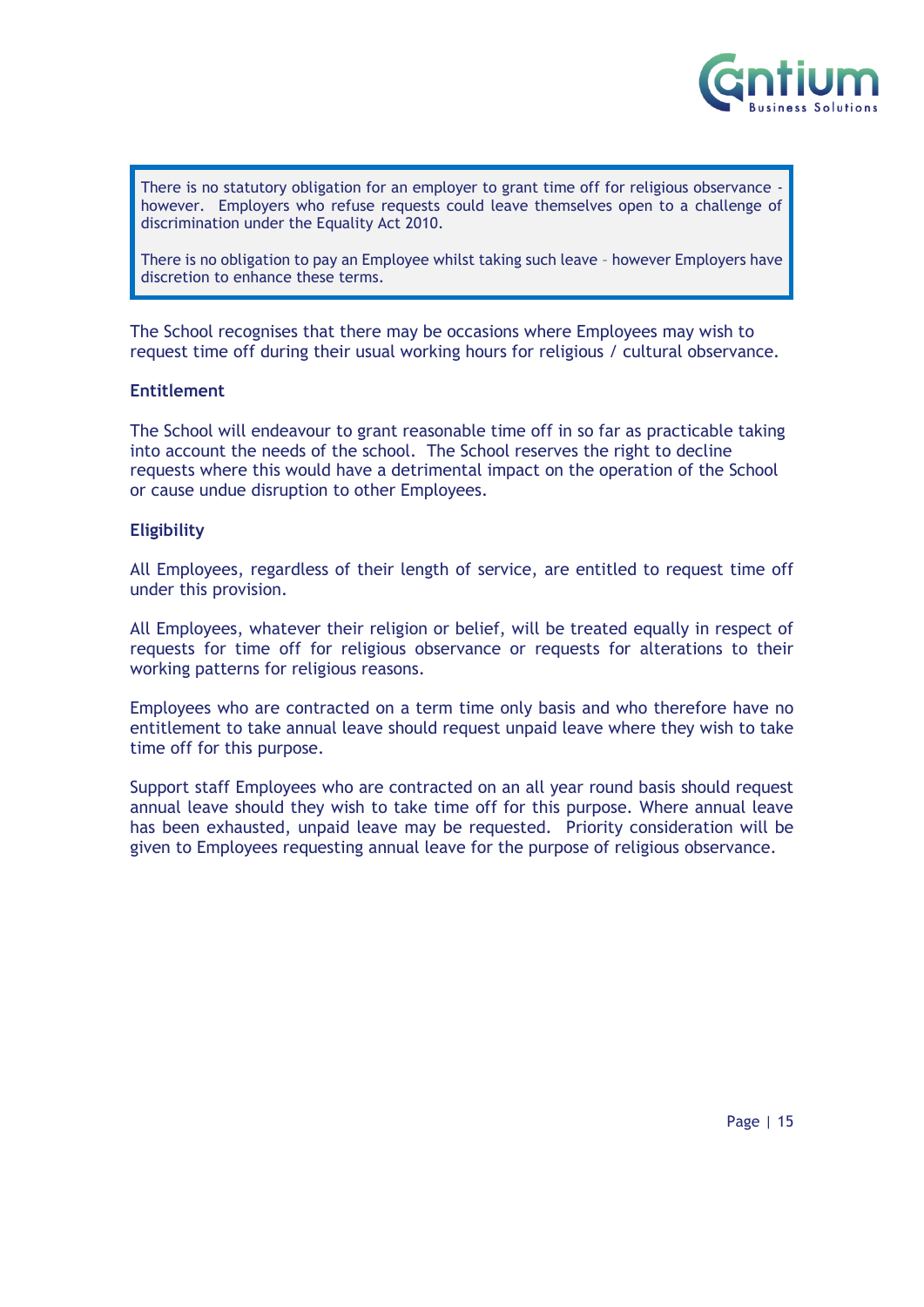

#### **Requesting leave**

All requests should be submitted to the Headteacher for consideration, on behalf of the governing body.

Requests for leave should be planned in advance giving sufficient notice for the School to assess the impact of granting leave. All requests should be made in writing to the Headteacher clearly stating the dates and reasons for requesting time off.

Requests will be considered sensitively and in accordance with the School's obligations under the Equality Act. The School will endeavour to grant reasonable time off in so far as is practicable and taking into account the needs of the school. The School reserves the right to decline requests where this would have a detrimental impact on the operation of the School or cause undue disruption to other Employees.

The decision of the Headteacher is final and there is no right of appeal.

The outcome of the request will be confirmed in writing.

Time off granted for religious observance should be recorded separately to any other leave which may be taken.

## <span id="page-15-0"></span>**14. Jury Service**

#### *Guidance Note:*

*Employers must grant Employees time off for jury service – although an application can be made to the court to defer the service. Failure to grant leave may be regarded as contempt of court.* 

*There is no obligation to pay an employee whilst on jury service – however in maintained Schools it is usual practice to make provision for paid leave as outlined below.*

*Academies may wish to determine their own arrangements for payment*.

The School will grant Employees paid leave in order to undertake jury service.

#### **Eligibility**

All Employees, regardless of their length of service, are entitled to time off under this provision.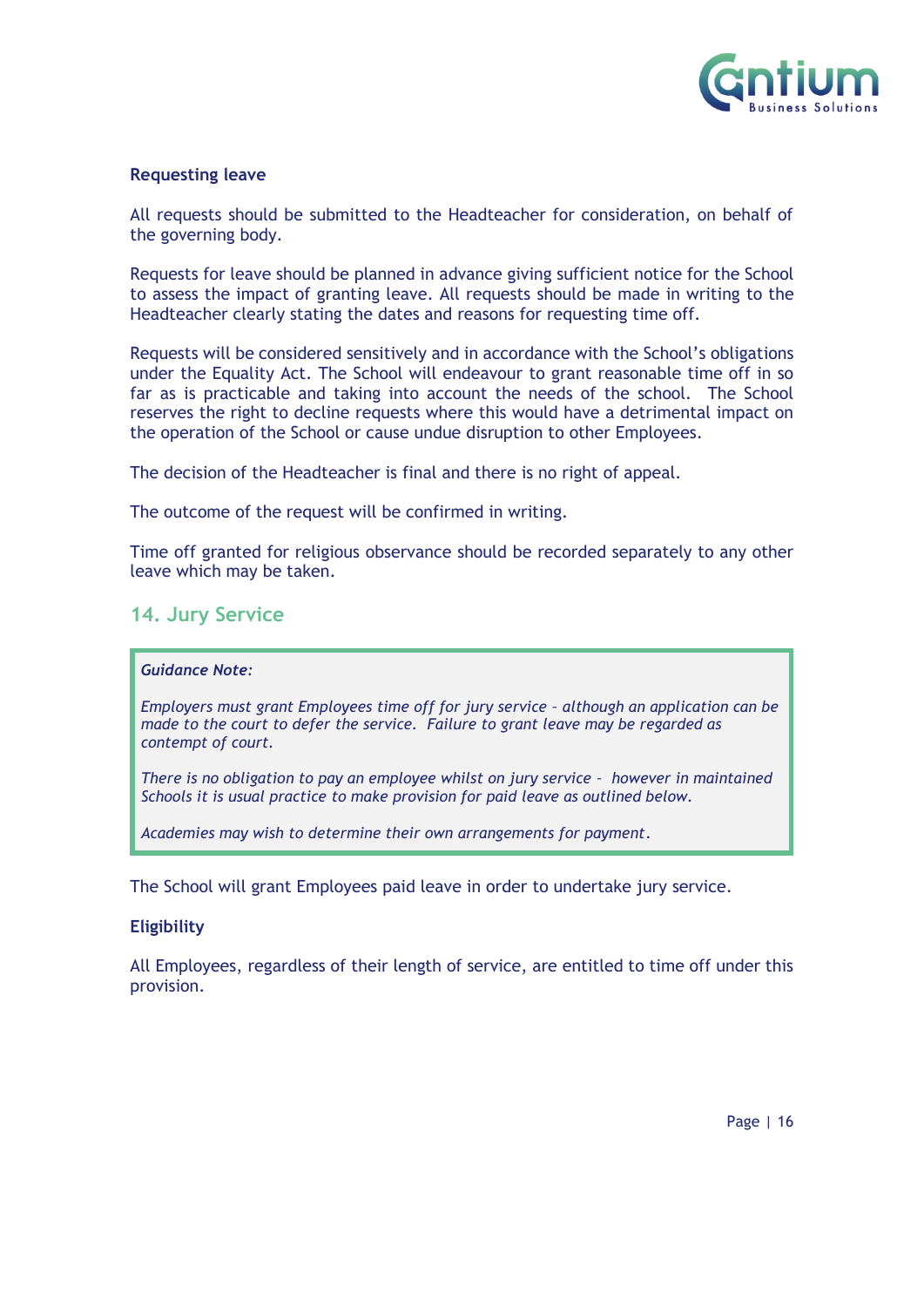

#### **Notifying the School**

The Employee should advise the Headteacher as soon as practicable that s/he has been called for jury service and provide a copy of the confirmation of jury service letter received from the court.

#### **Period of leave granted**

In the first instance up to 10 days leave will be granted. The Employee must advise the Headteacher as soon as they are notified that the case on which they are serving is likely to continue beyond the initial 10 day period. The School will extend jury service leave in these circumstances

Should the Employee not be required to attend court for any whole or part day they should notify the Headteacher. The School may require the Employee to return to work for this period. This may vary depending on the circumstances.

If the jury service ends before the expected 10-day period, the Employee will be expected to return to work.

#### **Payment**

The time off for jury service will be paid at normal contractual pay. The Employee will continue to receive their usual salary throughout their period of jury service, however a loss of earnings allowance payable by the Court is offset against the Employee's normal salary.

The Employee must claim the entitlement payable by the Court and provide the Headteacher with a Loss of Earnings Certificate obtained from the Court. The Headteacher will calculate the Employee's daily net rate of pay. The Employee should present the Loss of Earning Certificate to the clerk of the court on their first day of jury service.

Following the completion of jury service, the Employee will receive a payment direct from the court together with a remittance advice. The remittance advice should be passed to the Headteacher to enable the amount paid by the court to be deducted from the Employee's salary.

## <span id="page-16-0"></span>**15. Time Off for Public Duties**

#### **Guidance Note:**

There is a statutory obligation for all Employers to grant reasonable unpaid time off for certain public duties.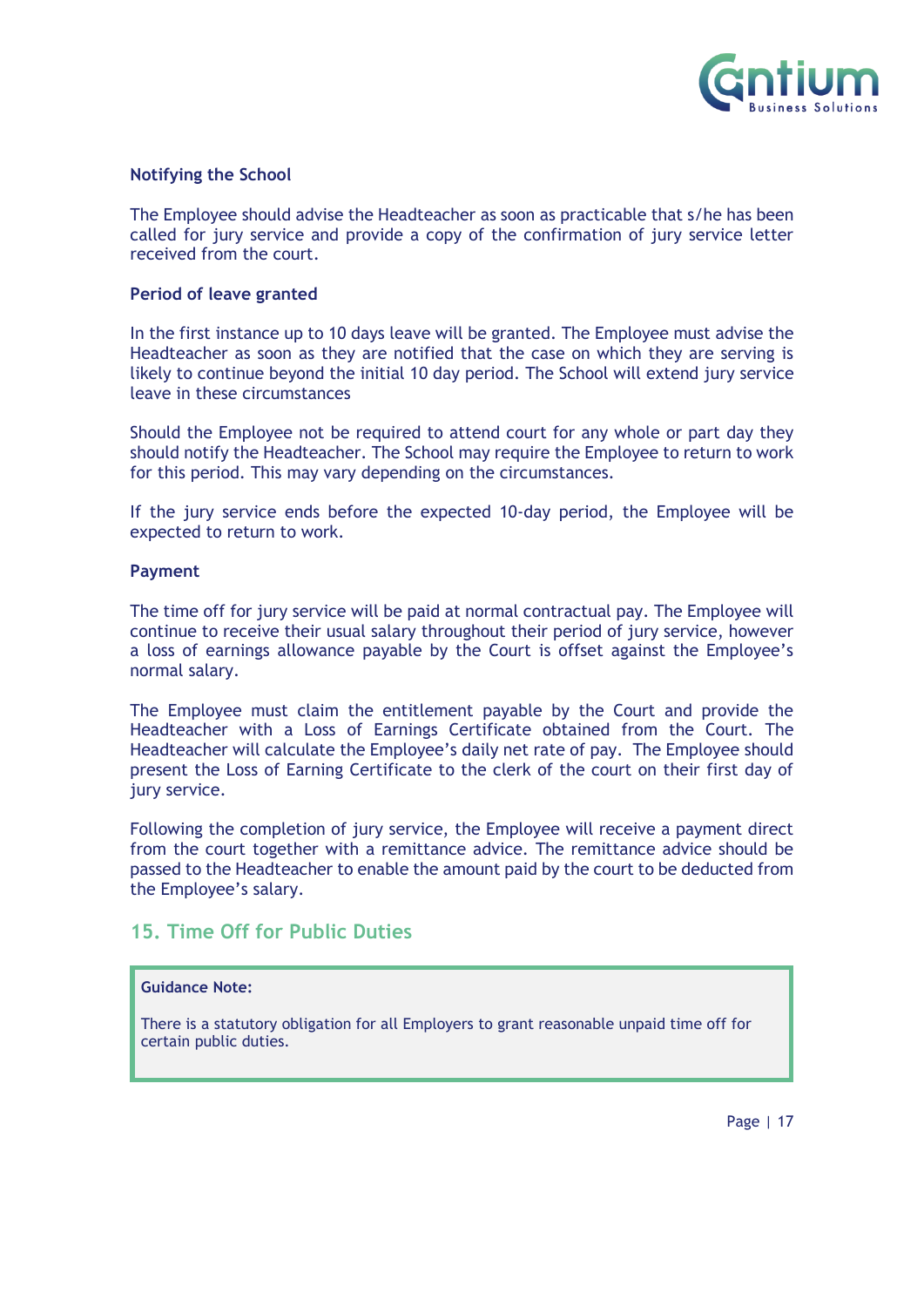

Support Staff employed on Kent Scheme Conditions of Service are entitled to request up to 18 days leave per year for this purpose. Schools may, at their discretion, extend this provision to staff employed on Teaching terms. Comparable principles are recommended where this provision is extended to other staff groups.

Academies, which do not follow Kent Scheme Conditions of Service may wish to determine their own arrangements.

There is no prescribed notice requirement. In assessing what is reasonable Schools / Academies should consider how much time is being requested / how much time has been taken / the impact of the absence and the circumstances.

The School will grant reasonable paid leave to Employees for the specific purpose of undertaking certain public duties.

Such duties include:

- Magistrates / Justices of the Peace / Employment Tribunal panel member
- Member of a Local Authority / Local Councillor or Members of any Committee or Sub-committee thereof
- Member of certain public authorities e.g. police, health or education authority, statutory tribunal or member of a prison board of visitors.
- School / Academy Governor either in the school where the individual is employed or another School / Academy.

Total Time off for all public duties undertaken should not exceed a total of 18 days in any academic year.

#### **Eligibility**

All Employees, regardless of their length of service, are entitled to request time off under this provision.

#### **Requesting Leave**

Employees should advise the Headteacher where they are a member or intend to become a member of a public organisation where they may be entitled to leave under this provision. The Employee should discuss with the Headteacher at the start of each academic year how much time they anticipate requiring to request under these provisions.

All requests should be submitted to the Headteacher for consideration, on behalf of the governing body.

Page | 18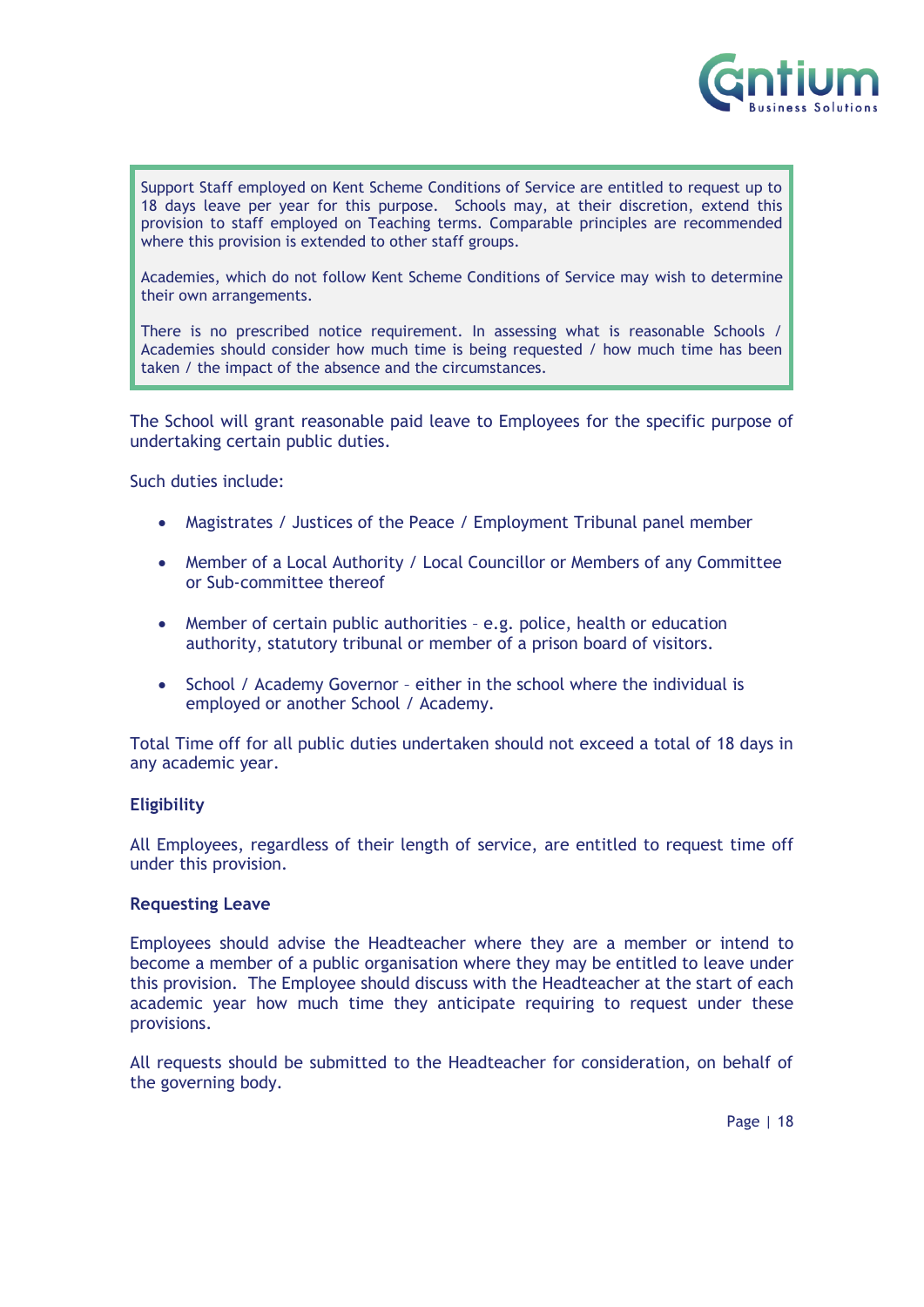

Employees should give reasonable written notice should they wish to request leave for public duties in order to enable the School to assess the impact of granting leave. As a guide it is expected that not less than 5 working days' notice will be given of the request to take leave under this provision, although this requirement may be waived in exceptional circumstances.

The School will endeavour to grant reasonable time off in so far as is practicable taking into account the needs of the school. The School reserves the right to decline / postpone requests where the amount of time requested becomes excessive or in instances where granting time off would have a detrimental impact on the operation of the School or cause undue disruption to other Employees.

Each request will be considered on a case by case basis.

The outcome of the request will be confirmed in writing.

The decision of the Headteacher is final and there is no right of appeal.

Time off which is granted for the purpose of undertaking public duties should be recorded separately to any other leave which may be taken.

#### **Payment**

Reasonable paid time off of up to 18 days in any academic year will be given for public duties.

## <span id="page-18-0"></span>**16. Time off for Trade Union Duties**

#### **Guidance Note:**

Employers have a statutory obligation to grant reasonable paid time off for Trade Union duties. In assessing what is reasonable Schools / Academies should consider how much time is being requested / how much time has been taken / the size of the academy / impact on the academy / operational requirements.

Where Academies recognise Trade Unions – they should ensure that they have a recognition and facilities agreement in place.

The School recognises that accredited Trade Union officials are entitled to reasonable time off with pay for the specific purpose of undertaking union duties.

Employees should make the Headteacher aware as soon as possible on their appointment or during the course of their employment should they be appointed as a Trade Union official and become eligible to request time off under these provisions.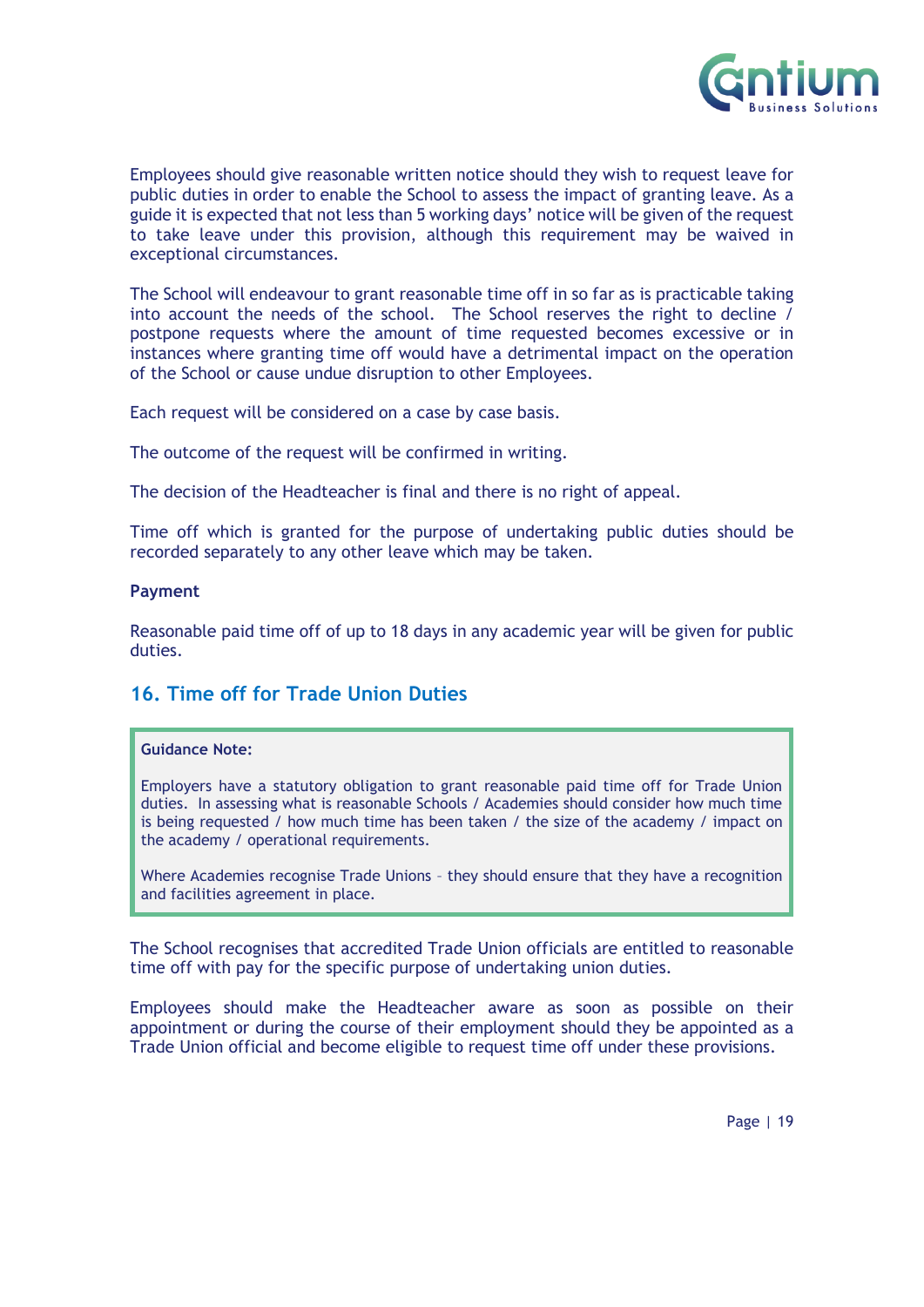

Trade Union representatives should provide the Headteacher with as much notice as is possible of any request to take time off. All time off is subject to the prior agreement of the Headteacher and time off may be declined where this may have detrimental impact on the operation of the School.

#### **For Schools**

Arrangements under this provision are set out in KCC's Recognition and Facilities Agreement and Burgundy Book (for Teachers)

#### **For Academies**

Arrangements under this provision are set out in the Academy's Recognition and Facilities Agreement.

## <span id="page-19-0"></span>**17. Reservists**

#### **Guidance Note:**

An Employer cannot refuse to grant leave to a Reservist who is mobilised for military service however the School / Academy may apply for an exemption order where their absence might result in 'significant harm' to the organisation. There is no requirement to pay an employee who is mobilised.

Schools may, at their discretion, extend this provision to staff employed on Teaching terms. Comparable principles are recommended where this provision is extended to other staff groups.

For Support Staff the terms under which Reservist Leave is granted are specified in the Kent Scheme Conditions of Service and associated guidance available on [www.kelsi.org.uk](http://www.kelsi.org.uk/);

Academies, which do not follow Kent Scheme Conditions of Service may wish to determine their own arrangements.

## **Eligibility**

Employees who are a reservist with the following organisations are entitled to request time off under this provision:

- Army Reserves
- Royal Navy Reserves
- Royal Auxiliary Air Force
- Royal Marines Reserves.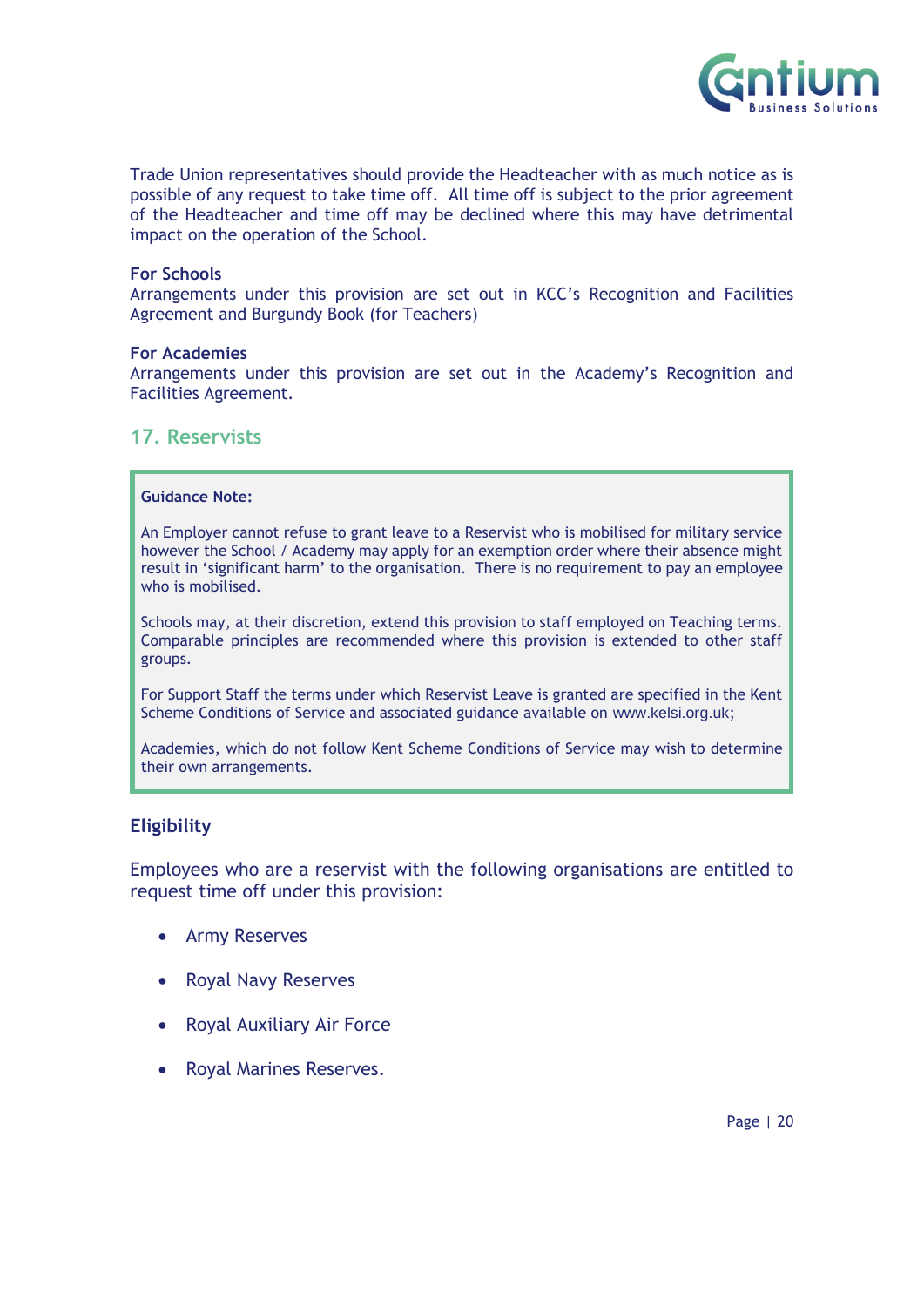

• Regular Reservists (ex regular service personnel who may be liable to be mobilised)

## **Notifying the School**

The School requires that all new recruits or existing Employees inform the Headteacher as soon as possible where they are or intend to become, reservists.

The School may require the Employee to provide a copy of the written notification provided by the MOD to confirm that they are a member of the reserve forces and the terms of their engagement. The Employee may also be required to confirm on an annual basis that they are still a reservist.

## **Time off for reservist training**

Employees should seek to undertake training activities at weekends or outside of the School term, where possible.

Should an Employee wish to request time off for training they should do so in writing to the Headteacher as soon as practically possible.

The Headteacher will consider any request carefully but may decline to grant time off where this would have a detrimental impact on the operation of the School or cause undue disruption to other Employees.

Where time off for training is agreed during the School term up to 2 weeks unpaid leave may be granted in any academic year. Any payment for time off for reservist training is at the discretion of the Headteacher.

## **Call up for Military Operations**

Should an Employee be called up they should advise the Headteacher as soon as practicable and present his/her mobilisation papers / letter from the MOD, outlining the date, and possible duration, of his/her mobilisation.

The maximum period of mobilisation will depend on the scale and the nature of the operation and is typically no longer than twelve months.

All requests to be released from duty following 'call up' should be submitted to the Headteacher for consideration, on behalf of the governing body.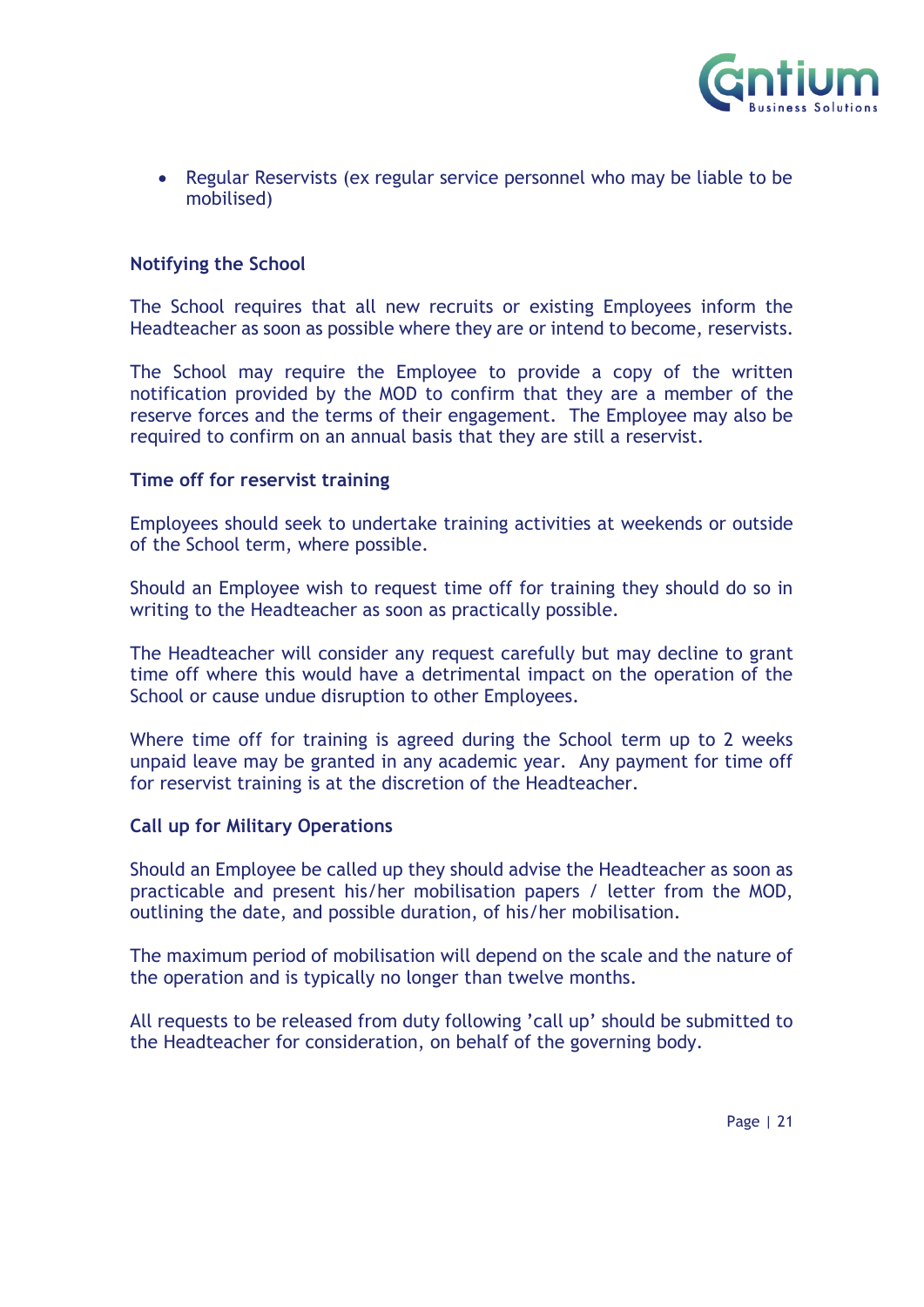

The school will only seek to apply for an exemption or deferral of the Employee's mobilisation in exceptional circumstances.

The Headteacher may meet with the Employee to discuss the terms of release and arrangements for maintaining contact during the period of mobilization and confirm these in writing.

#### **Payment**

It is not the School's policy to continue to pay a reservist while they are absent on military operations therefore the Employee's salary will cease on their first day of absence.

During this period the Employee will receive payment directly from the MOD according to their military rank.

## **Terms Relating to the Period of Mobilisation**

Continuity of employment and service related benefits are not affected by a period of mobilisation however the period that the Employee was absent from work will not count towards continuous service entitlement.

For Support Staff the terms under which mobilisation leave is granted are specified in the Kent Scheme Conditions of Service and associated guidance.

#### **End of the Mobilisation Period**

As far as is practical the Employee should notify the School as soon as they are aware their period of mobilisation is due to end. In all cases the Employee must write to the Headteacher no later than the 3<sup>rd</sup> Monday after their final day of military service to advise them of their wish to return to work.

The Headteacher may meet with the Employee to discuss the arrangements for their return. Consideration will be given to support or training which may be appropriate to support the Employee in their reintegration to the workplace.

#### **Rights on return**

An Employee has the right to return where possible to their former role, and if not, to a mutually acceptable role on the same terms and conditions prior to mobilisation.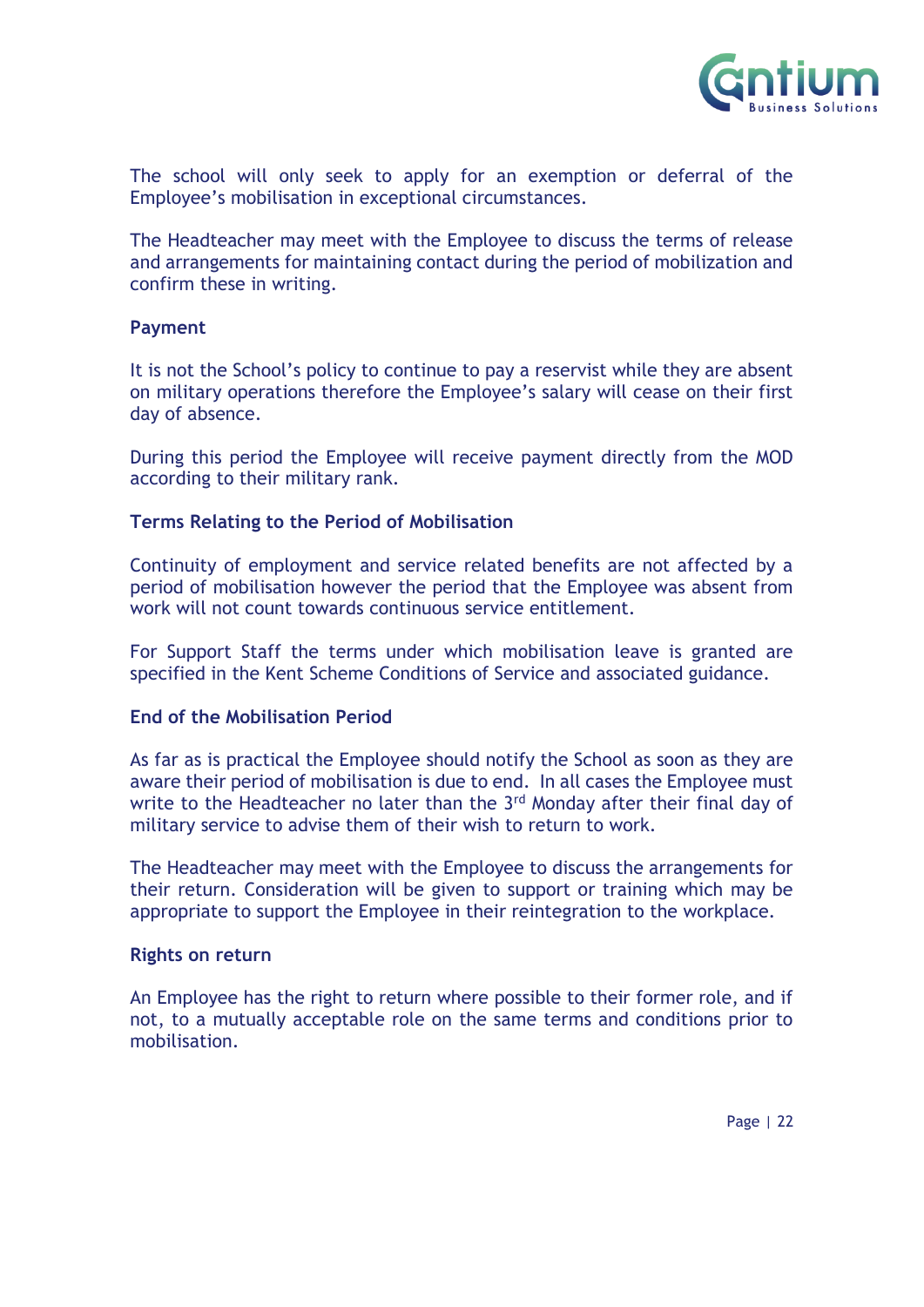

## <span id="page-22-0"></span>**18. Special Constables and Retained Fire-fighters**

#### **Guidance Note:**

There is no statutory obligation to grant time off for this purpose.

Where time off is granted this may be paid or unpaid. Employers have discretion to specify how many days leave they will permit or may allow reasonable time off.

The School will grant reasonable leave to Employees for the specific purpose of undertaking the duties of a Special Constable or Retained Fire-fighter.

#### **Notifying the School**

The School requires that all new recruits or existing Employees inform the Headteacher as soon as possible where they are, or intend to become, a Special Constable or Retained Fire- fighter.

The School may require the Employee to evidence that they are engaged as a Special Constable or Retained Fire- fighter. The Employee may also be required to confirm on an annual basis that they are still undertaking such duties.

#### **Eligibility**

All Employees, regardless of their length of service, are entitled to request time off under this provision.

#### **Time off for training**

Employees should seek to undertake training activities at weekends or outside of the School term, where possible.

Should an Employee wish to request time off for training they should do so in writing to the Headteacher as soon as practically possible.

The Headteacher will consider any request carefully but may decline to grant time off where this would have a detrimental impact on the operation of the School or cause undue disruption to other Employees.

Where time off for training is agreed during the School term up to 2 weeks unpaid leave may be granted in any academic year. Any payment for time off for training is at the discretion of the Headteacher.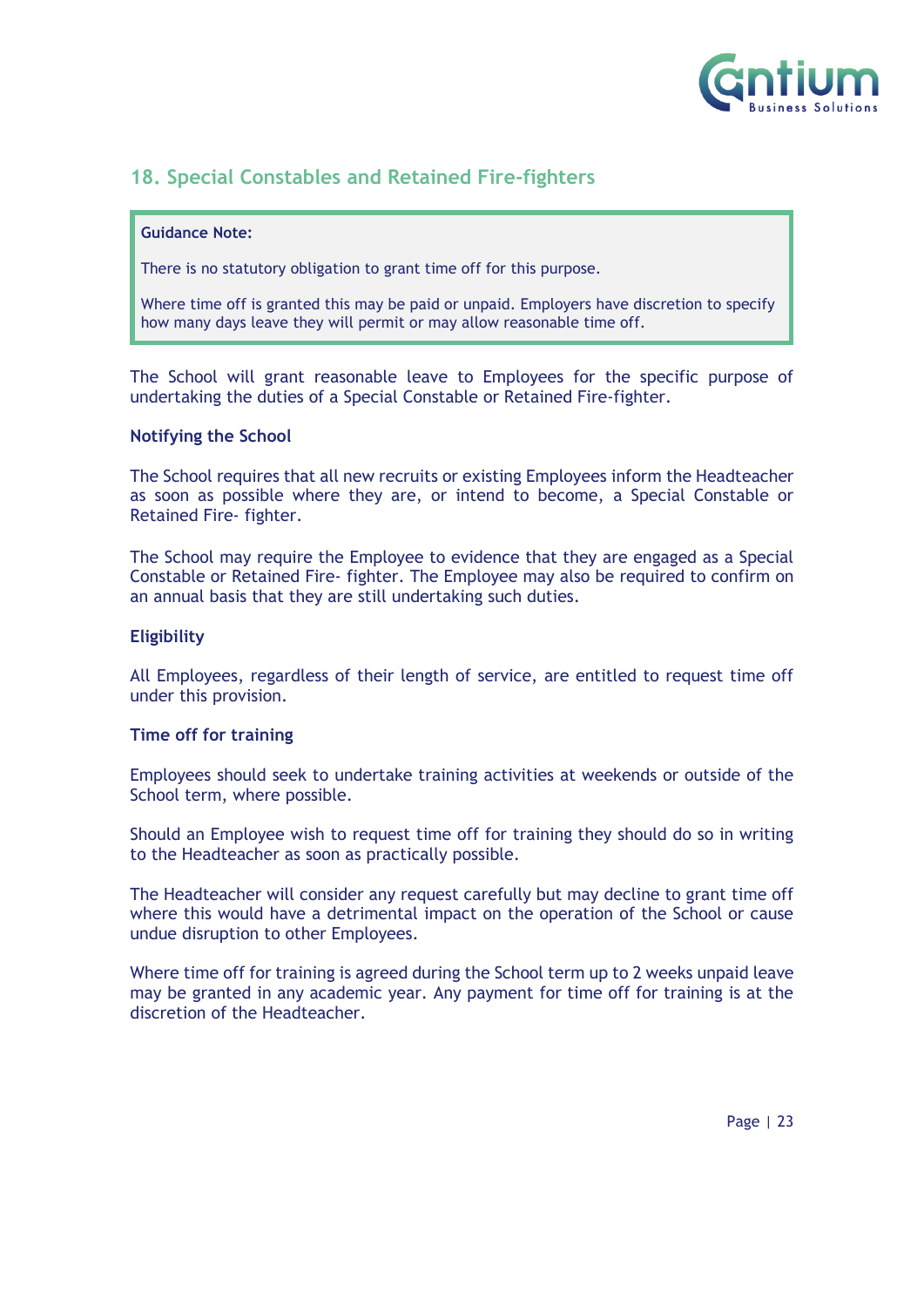

#### **Requesting Leave**

Employees should advise the Headteacher where they are entitled to request leave under to undertake the duties of a Special Constable or Retained Fire Fighter.

All requests should be submitted to the Headteacher for consideration, on behalf of the governing body.

Requests for leave should be planned in advance giving sufficient notice for the School to assess the impact of granting leave. The School will endeavour to grant reasonable paid time off in so far as practicable taking into account the needs of the school.

The outcome of the request will usually be confirmed in writing by the Headteacher.

## <span id="page-23-0"></span>**19. 'Timeout' / Career Break**

#### **Guidance Note:**

There is no statutory entitlement to a career break. This provision applies to support staff employed on Kent Scheme Terms and Conditions. Schools may extend this provision to other staff groups.

Comparable principles are recommended where this provision is extended to other staff groups.

For Support Staff the terms under which a Career Break is granted are specified in the Kent Scheme Conditions of Service and associated guidance available on [www.kelsi.org.uk;](http://www.kelsi.org.uk/)

Academies which do not follow Kent Scheme Conditions service may wish to determine their own provisions.

The School may, at its discretion, allow Employees to take a planned career break and return to the workplace afterwards. Breaks may be requested for a number of reasons including to:

- Pursue a personal interest or project
- Undertake voluntary work
- Undertake extensive overseas travel
- Spend more time with family.
- To undertake domestic / caring responsibilities.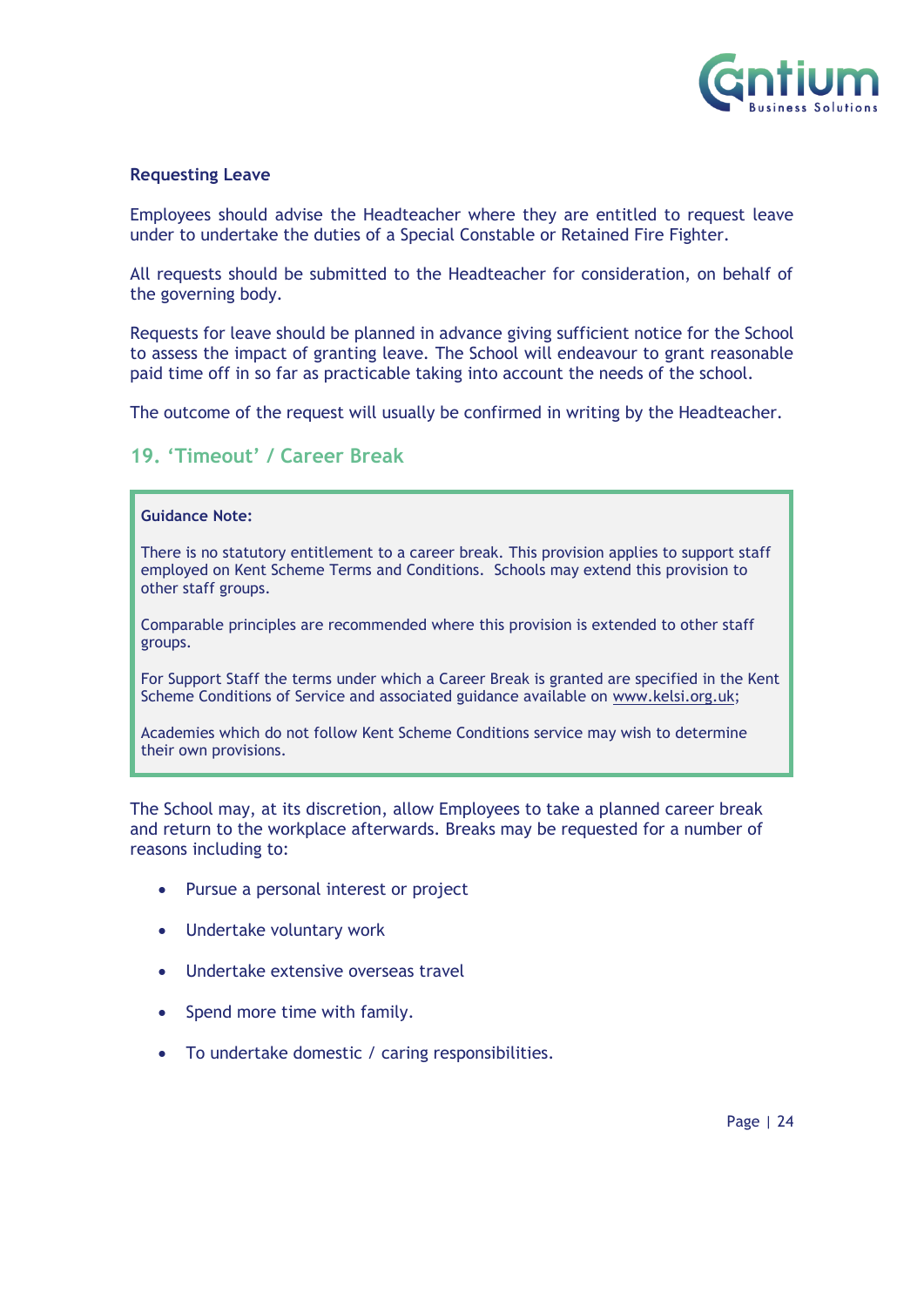

## **Entitlement**

Employees may request between 2 months and 1 year unpaid leave from work.

No more than one career break will be granted during an individual's employment with the School (*or amend as appropriate).*

#### **Eligibility**

Employees employed on Kent Scheme Terms and Conditions, with at least 2 years continuous service with Kent County Council (in the case of community / controlled Schools) or the School (in the case of voluntary aided or foundation Schools) are eligible to request time off under this provision.

To qualify an Employee needs to demonstrate:

- That they have a firm intention of returning to work by an agreed date
- Have a satisfactory performance and conduct record
- Possess skills which the School wishes to retain
- How they intend to use the time away from work.

#### **Requesting Leave**

All requests should be submitted to the Headteacher for consideration, on behalf of the governing body.

Any request for time off must be made in writing to the Headteacher no later than 3 months before they wish the break to start. Employees should state the reason for the request, length of the break requested and the anticipated start and return date.

The Headteacher will meet with the Employee to discuss the request. Each request will be considered on a case by case basis taking into consideration the benefits of granting leave to both the Employee and the school. The School reserves the right to decline requests where this would have a detrimental impact on the operation of the School, cause undue disruption to other Employees or where it is not possible to cover the Employee's role.

The outcome of the request and any terms relating to the career break will be confirmed in writing. Where a request is declined the reasons for this will be stated.

The decision of the Headteacher is final and there is no right of appeal.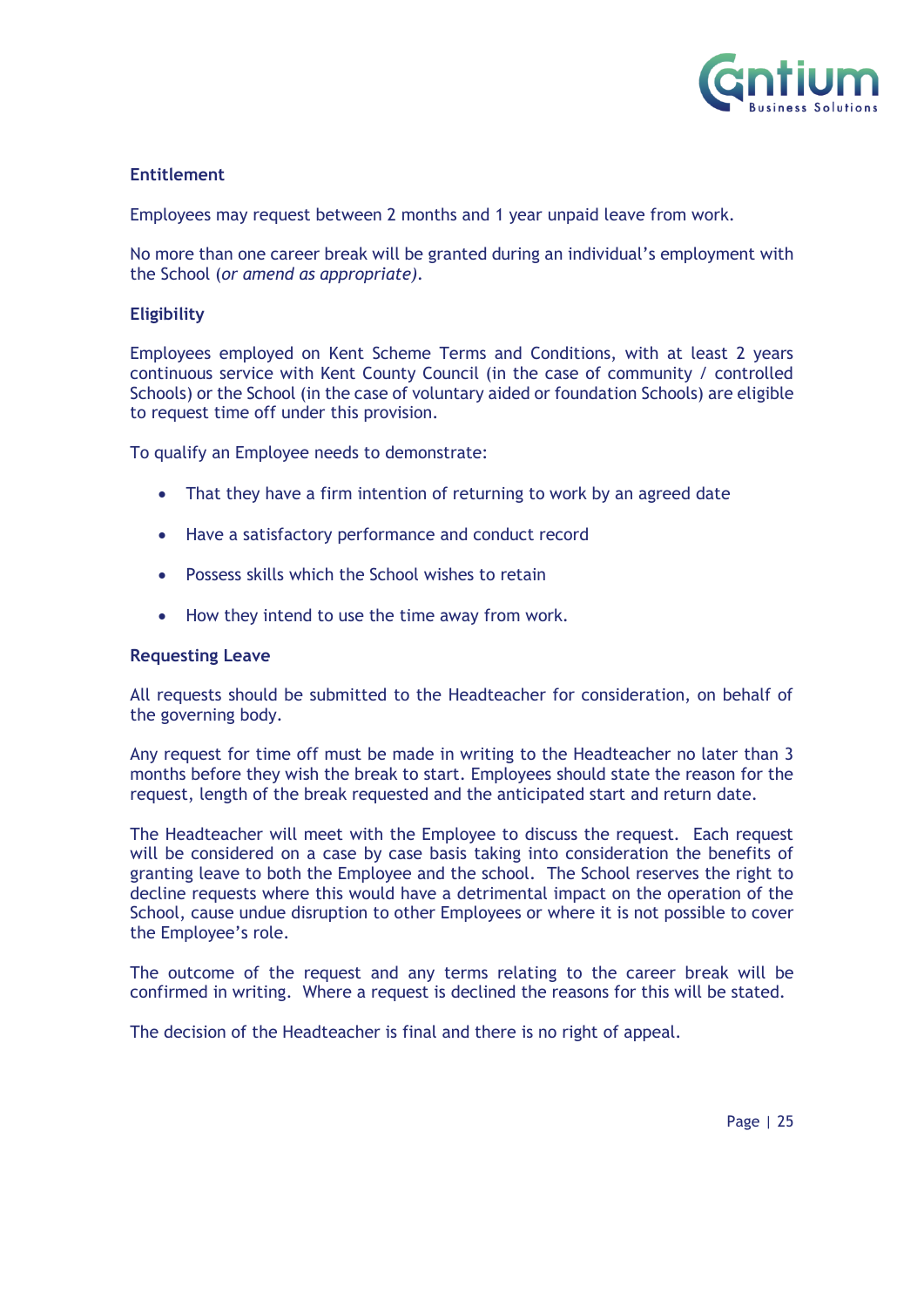

#### **Payment**

All career breaks are unpaid. The Employee will not receive pay progression during the period of the break.

Where an Employee is granted a career break immediately following Maternity or Adoption leave and they have received the additional 12 weeks at half pay, they will need to complete three months service (or equivalent if they are a teacher) after their agreed return date following the career break. If they do not return to work on the agreed date, they will have to repay the half pay received.

#### **Returning to Work Early**

If an Employee's circumstances change and they wish to return to work early, they should contact the Headteacher in the first instance. An Employee should give at least 3 months written notice of a wish to return early or where the leave period is less than 3 months as much notice as is reasonably practical. The Headteacher will consider whether an early return date can be accommodated but reserves the right to require the Employee to remain on the career break until the date originally agreed

#### **Terms Relating to Career Breaks**

Employees will be required to provide the School with details of how they may be contacted during the period of the career break.

Employees who are granted a career break will be entitled to return to their substantive post, unless a redundancy or restructure process is undertaken during the period of absence. In this case the school will consult with the Employee to regarding the potential impact of the change on their role.

Annual leave does not accrue during a career break.

The period of the career break will count towards the calculation of continuous service for statutory purposes (e.g. redundancy rights, unfair dismissal rights, statutory maternity and adoption leave).

However, the period of the career break will not count towards continuous service for contractual purposes (e.g. annual leave, contractual maternity, adoption and paternity schemes and contractual sick pay). When the employee returns to work following the career break, their pre-break and post-break service will be added together to make total service for contractual purposes.

## <span id="page-25-0"></span>**20. Time off in relation to legal proceedings**

The school will allow reasonable time off in relation to legal proceedings not related to work matters.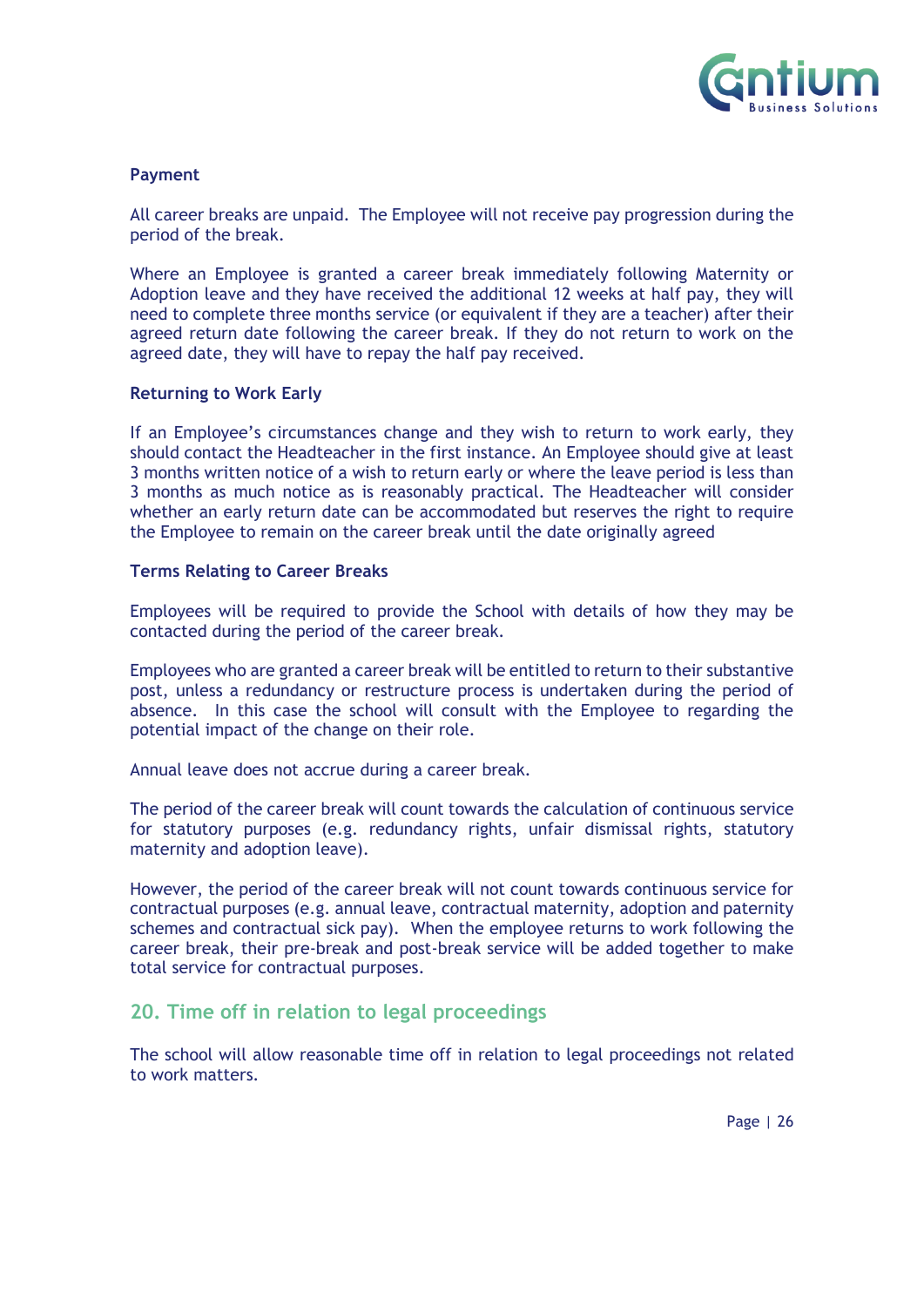

All Employees regardless of their length of service are entitled to request time off for this purpose.

Such time off will be unpaid.

The Employee should advise the Headteacher in writing as soon as practicable of the dates and duration if they wish to take leave for this purpose. The Employee may be required to provide evidence of the dates / duration they will be required to attend court.

## <span id="page-26-0"></span>**21. Adverse Weather Conditions & Unforeseen Disruption**

#### **Guidance Note:**

School may wish to specify any local provisions in place regarding arrangements for adverse weather conditions and unforeseen disruption.

Maintained Schools should also have due regard to any guidance issued by Kent County Council regarding the management of staff during adverse weather conditions.

There may be occasions where Employees experience difficulties attending work during periods of adverse weather or where there are disruptions to road and / or public transport. Employees are advised to consider reasonable contingency arrangements in these circumstances.

Employees have a contractual duty to report to work and should make every reasonable effort to attend work even if their arrival is delayed.

However, the Headteacher will have due regard to the health and safety of Employees and may use their discretion in making appropriate alternative arrangements according to local conditions.

In instances where the Headteacher determines that the school should close - all Employees will continue to receive full pay. However, Employees may be expected to undertake reasonable alternative duties including working from home or another of the school's sites.

Employees should endeavour as far as is possible to make contingency arrangements in the event that their child's school is closed or usual child care arrangements disrupted.

Paid absence during periods of adverse weather or unforeseen disruption is entirely at the discretion of the Headteacher and will only be granted with the prior approval of the Headteacher. Paid leave should only be considered once all other reasonable options - including working from home or / at another site / making up lost time / taking annual leave have been considered.

## <span id="page-26-1"></span>**22. Unpaid leave**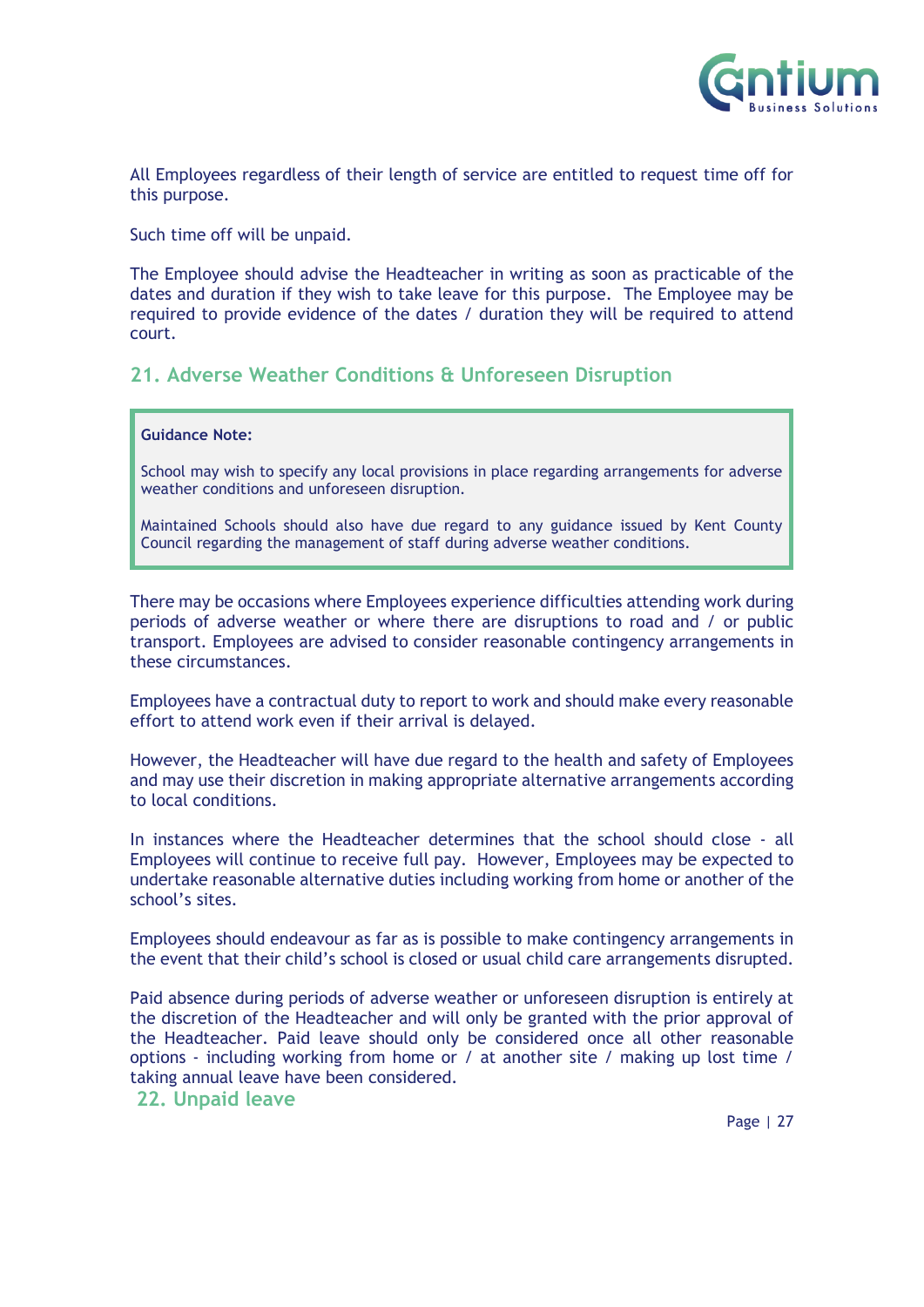

The School will exceptionally grant unpaid leave for reasons others than those specified in this procedure. The maximum period of unpaid leave that may be requested in any academic year is 6 months.

Requests for such leave should be made in writing to the Headteacher. Each request will be considered on a case by case basis, balanced against the operational needs of the School and granted at the discretion of the Headteacher.

The outcome of any request and any terms relating to the leave will be confirmed in writing.

The decision of the Headteacher is final and there is no right of appeal

## <span id="page-27-0"></span>**23. Pension Considerations**

Certain periods paid or unpaid leave may impact on an Employee's pension.

Employees should seek guidance from the LGPS or Teachers Pension Scheme regarding the pension implications of any period of special leave taken and any mandatory or optional pension contributions which may be made during a period of leave.

## <span id="page-27-1"></span>**24. Suspected Abuse of Special Leave Provisions**

It is expected that Employees' will only request and take leave specifically for the purpose stated.

Where it is suspected that a fraudulent request has been made, the School may, after appropriate investigation address the matter though its disciplinary procedure.

Where an Employee is believed be making excessive use of discretionary leave provisions, beyond that which is judged reasonable for the purpose for which it is requested, this may be addressed by the Headteacher using the appropriate policy.

## <span id="page-27-2"></span>**25. Unauthorised Absence**

Where an Employee:

- fails to adhere to the notification requirements set out in this procedure or takes leave without seeking prior authorisation,
- is identified as not utlising the leave for the purpose it was requested

any absence may be regarded as unauthorised and, after appropriate investigation, be addressed via the School's Disciplinary Procedure.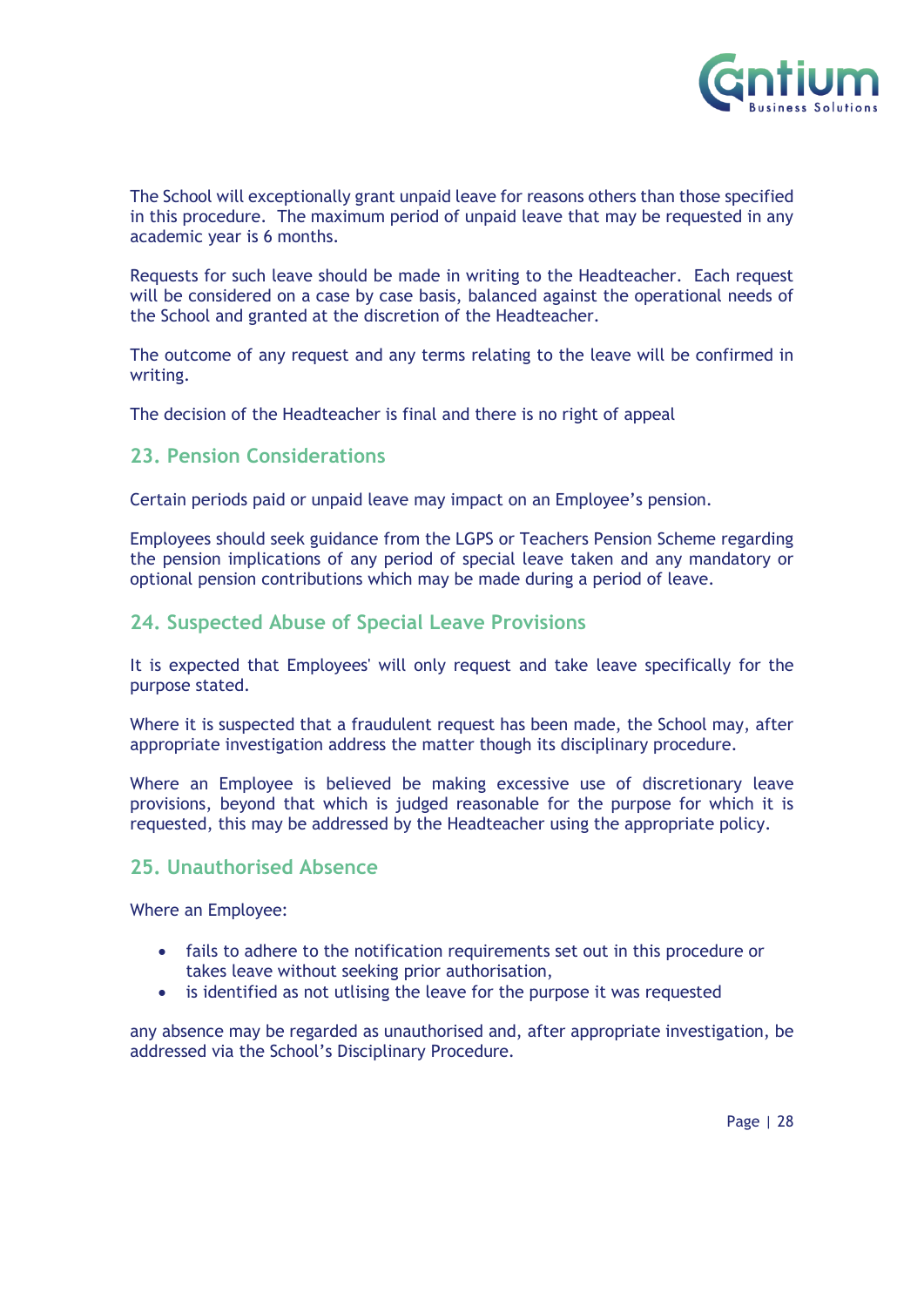

Should a request for special leave be declined and the Employee subsequently takes unauthorised leave this may be addressed via the School's Disciplinary Procedure.

## <span id="page-28-0"></span>**26. Disputes**

Each request will for special leave will be considered on a case-by-case basis. Agreeing to one request will not set a precedent for another employee to be granted leave in similar circumstances.

The decision of the Headteacher is final and there is no right of appeal.

Employees should discuss the reasons for any refused leave requests informally with the Headteacher.

Disputes regarding the application of special leave provisions should be addressed via the School's Grievance Procedure.

## <span id="page-28-1"></span>**27. Record Keeping**

Notes may be taken of all discussions and formal / informal meetings held with Employees to relating to a request to take special leave. Where notes are taken a copy will be made available to the Employee.

The Employee may be asked to complete a leave request form when applying for leave under the provisions of this document. Records will be kept of leave taken for monitoring purposes.

<span id="page-28-2"></span>Separate records should be kept of the number of days leave requested and granted under each of the special leave provisions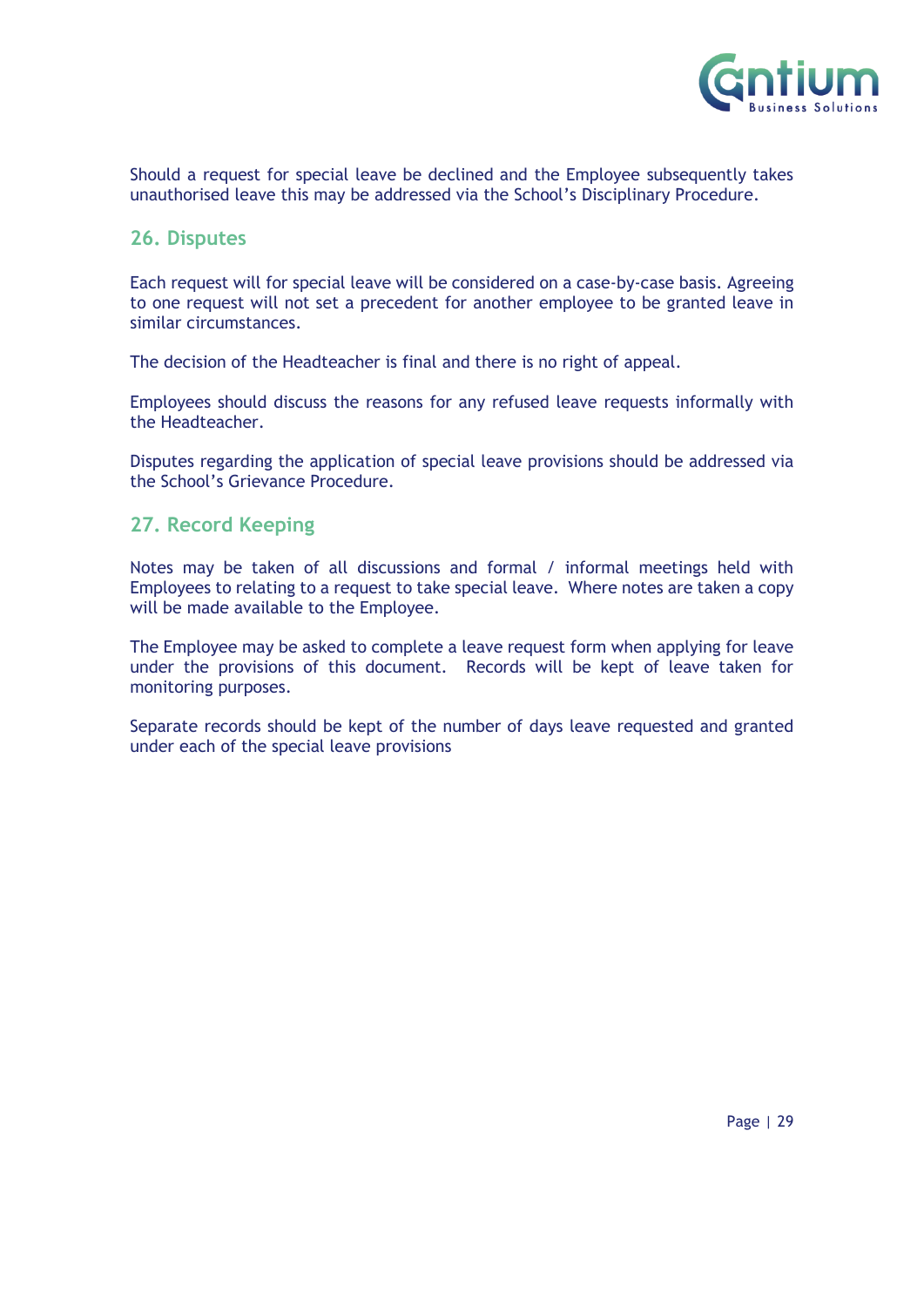

# Appendix A: Special Leave Request Form

## **Employee Name:**

## **Job Title: Department:**

| <b>Date Leave Requested</b>           | <b>From</b> |      |
|---------------------------------------|-------------|------|
| <b>Total Number of Days Requested</b> |             | Days |

| Reason                                             | <b>Please</b><br><b>tick</b> |                                                   | <b>Please</b><br>tick |
|----------------------------------------------------|------------------------------|---------------------------------------------------|-----------------------|
| <b>Emergency Time Off for</b><br><b>Dependents</b> |                              | Time Off for Trade Union<br><b>Duties</b>         |                       |
| Personal (Compassionate)<br>Leave                  |                              | Reservist                                         |                       |
| <b>Carers Leave</b>                                |                              | <b>Special Constable</b>                          |                       |
| <b>Parental Leave</b>                              |                              | <b>Retained Fire Fighter</b>                      |                       |
| Time Off for Religious<br><b>Observance</b>        |                              | Adverse Weather /<br><b>Unforeseen Disruption</b> |                       |
| <b>Jury Service</b>                                |                              | <b>Career Break</b>                               |                       |
| Other (please specify)                             |                              |                                                   |                       |

## Please provide further details of your reason(s) for requesting leave:

## **Is this time off requested as: PAID / UNPAID**

**Signed:**

## **Date Request Submitted:**

| Authorisation                                                |                         |            |  |                 |  |
|--------------------------------------------------------------|-------------------------|------------|--|-----------------|--|
| <b>Request Approved</b><br>by Headteacher:                   | YES / NO                | Signed:    |  | Date:           |  |
| Leave agreed as:                                             | PAID /<br><b>UNPAID</b> | Days paid: |  | Days<br>Unpaid: |  |
| Total Number of days taken for this purpose in current year: |                         |            |  |                 |  |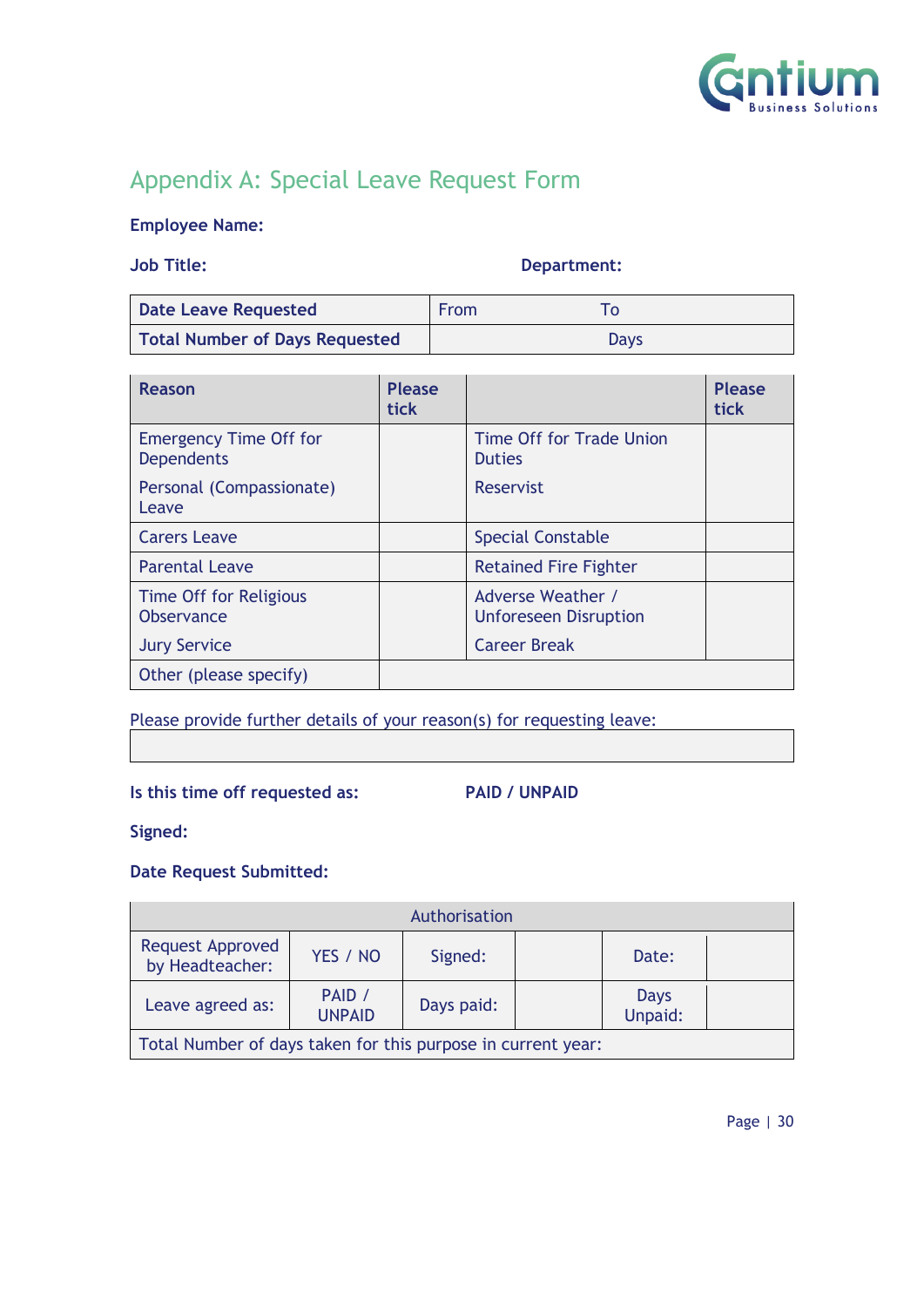

# <span id="page-30-0"></span>Appendix B: Associated Policies and Guidance

## **For all Employees:**

- Maternity Information Pack
- Adoption Information Pack
- Maternity Support Leave Information Pack
- Shared Parental Leave Information Pack
- Jury Service Guidance\*
- Reserve Forces Leave Guidance\*

## **For Support Staff employed under Kent Scheme Conditions of Servic**e**:**

- Kent Scheme Conditions of Service
- Carers Leave Guidance\*
- Time Out Guidance\*

## **For Teachers:**

• Conditions of Service for Teachers in England & Wales 'The Burgundy Book'

\* Available www.kelsi.org.uk;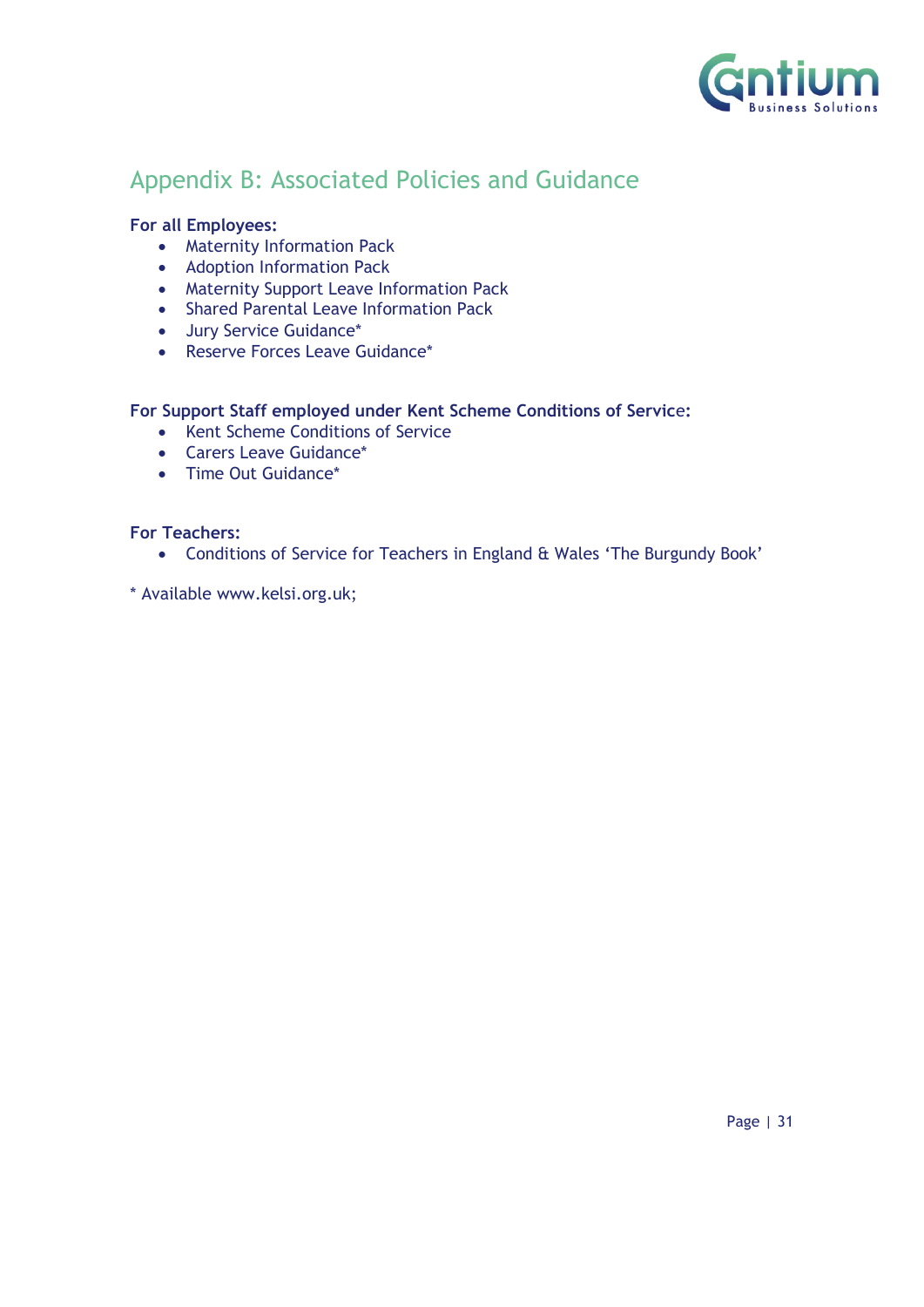

# <span id="page-31-0"></span>Appendix C: Summary of Special Leave Entitlements in Kent Maintained Schools

| <b>Leave Type</b>                                  | <b>Eligibility</b>                                                                                 | Time off which may be<br>requested*                                                                                               | <b>Payment</b>                                                                           |
|----------------------------------------------------|----------------------------------------------------------------------------------------------------|-----------------------------------------------------------------------------------------------------------------------------------|------------------------------------------------------------------------------------------|
| <b>Emergency</b><br><b>Dependent Care</b><br>Leave | <b>All Employees</b>                                                                               | Reasonable time at the<br>discretion of the headteacher                                                                           | <b>Unpaid</b>                                                                            |
| <b>Personal Leave</b>                              | <b>All Employees</b>                                                                               | Up to 10 days, pro rata                                                                                                           | Paid                                                                                     |
| <b>Carers Leave</b>                                | <b>Support Staff</b><br>employed on<br><b>Kent Scheme</b><br>Terms**                               | Up to 5 days from personal leave<br>entitlement, pro rata                                                                         | Paid                                                                                     |
| <b>Parental Leave</b>                              | <b>All Employees</b><br>with 1 year's<br>continuous<br>service and<br>parental<br>responsibilities | Up to 18 weeks in total for each<br>child aged 18 or under. Max of 4<br>weeks in any 12 month period                              | <b>Unpaid</b>                                                                            |
| <b>Parental</b><br><b>Bereavement Leave</b>        | <b>All Employees</b>                                                                               | Up to 2 calendar weeks                                                                                                            | Paid - statutory pay<br>where eligible or in<br>accordance with<br>school's local policy |
| <b>Religious</b><br><b>Observance</b>              | <b>All Employees</b>                                                                               | Reasonable time at the<br>discretion of the headteacher                                                                           | <b>Unpaid or Annual</b><br>Leave                                                         |
| <b>Jury Service</b>                                | <b>All Employees</b>                                                                               | Up to 10 days may be extended<br>where case continues                                                                             | Paid<br>Loss of earnings<br>payment from court<br>off set against normal<br>salary       |
| <b>Public Duties</b>                               | <b>All Employees</b>                                                                               | Up to a total of 18 days for all<br>public duties undertaken                                                                      | Paid                                                                                     |
| <b>Trade Union Duties</b>                          | <b>All Employees</b>                                                                               | Reasonable time at the<br>discretion of the headteacher<br>and in accordance with KCC's /<br><b>School's Facilities Agreement</b> | Paid                                                                                     |
| <b>Reservist Training</b>                          | <b>All Employees</b>                                                                               | At the discretion of the<br>headteacher up to 2 weeks                                                                             | <b>Unpaid</b>                                                                            |
| <b>Reservist</b><br><b>Mobilisation</b>            | <b>All Employees</b>                                                                               | As per mobilisation period - up to<br>12 months                                                                                   | <b>Unpaid</b><br><b>Employee receives</b><br>payment directly<br>from MOD                |